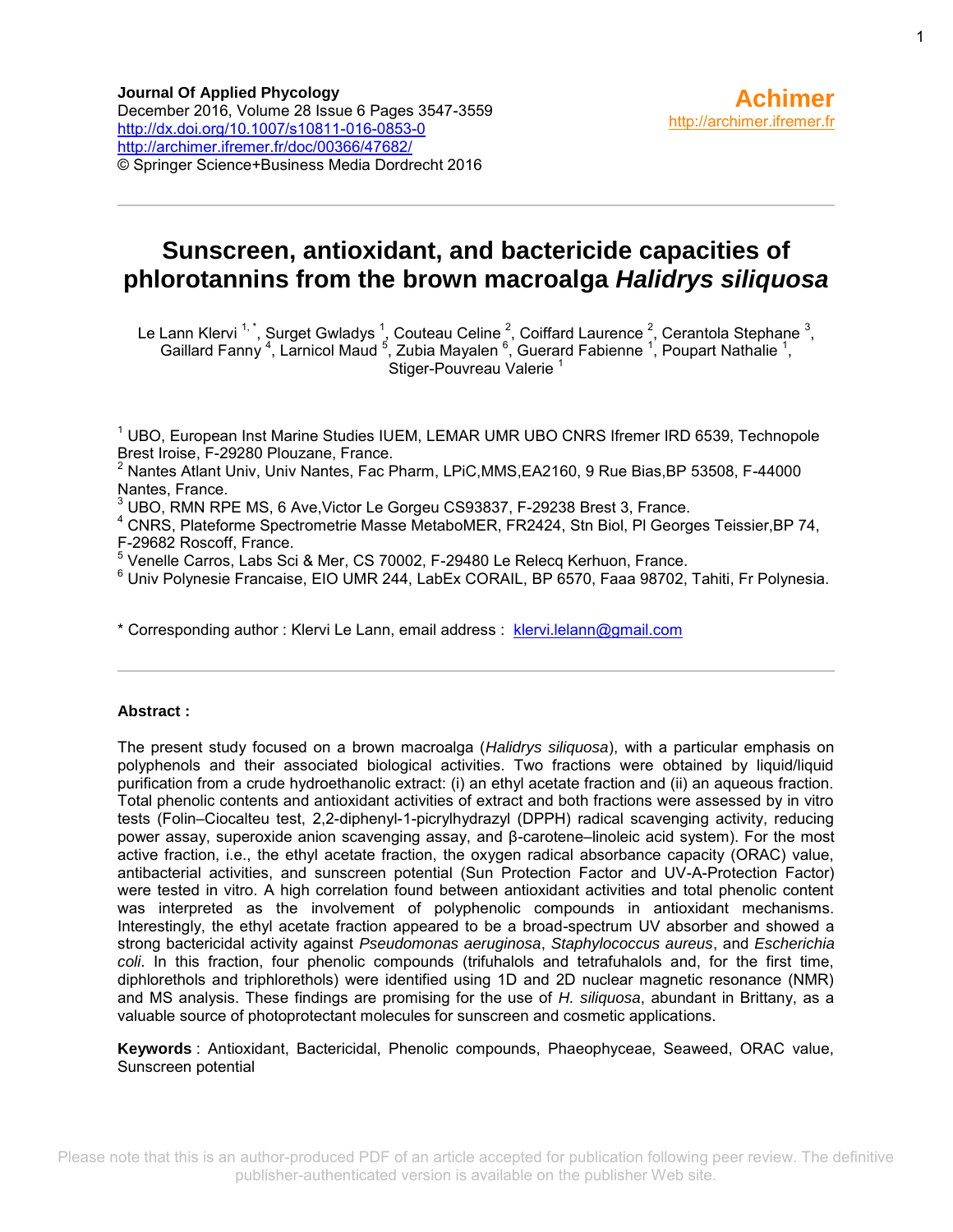#### **Introduction**

 One of the consequences of global change is an increase in the ambient level of ultraviolet (UV) radiation, particularly in southern areas (resulting from ozone depletion) (Thomas et al. 2012). This phenomenon, in addition to chronic sun exposure behavior, induces various skin-related disorders in humans, such as premature aging and skin cancer development (Lautenschlager et al. 2007; Thomas et al. 2012; Saewan and Jimtaisong 2015). UV radiation mostly consists of UV-A radiation, which penetrates deep into the dermis and epidermis and is known to be responsible for the production of reactive oxygen species (ROS), which can cause DNA damage. UV-A is also known to cause premature skin aging by damaging the underlying structures of the dermis (Ichihashi et al. 2003; Lautenschlager et al. 2007). UV-B radiation, which represents a lesser proportion of the total UV radiation than UV-A, is known to be the solar light component the most inductive of skin cancer, and can also cause DNA damage. It penetrates into the epidermis layer and causes some acute biological effects such as skin sunburn (Ichihashi et al. 2003; Lautenschlager et al. 2007). In order to lower the risk of skin diseases, topical sunscreen applications have been developed (Ichihashi et al. 2003; Lautenschlager et al. 2007; Sambandan and Ratner 2011). An optimal sunscreen combines UV-A and UV-B filters in order to provide broad spectrum protection (Lautenschlager et al. 2007; Sambandan and Ratner 2011). Present UV filters are, however, based on chemical compounds and cause many side effects, such as irritant or allergic reactions, dermatitis and in a few cases, severe anaphylactic reactions (reviewed in Lautenschlager et al. 2007). Thus, biotechnological research is now focusing on natural compounds, such as phytochemicals, that show promising bioactivities for sunscreen applications (Saewan and Jimtaisong 2015), such as absorption and scattering properties and conservative actions respectively in sunscreen and other cosmetic products and are suitable to replace some synthetic compounds. Among the organisms recognized as valuable sources of diverse bioactive chemicals, seaweeds remain an under-exploited resource, especially in Brittany (Bourgougnon and Stiger-Pouvreau 2011). Indeed, marine brown algae synthesize polyphenols, known as phlorotannins, that present various chemical structures (Singh and Bharate 2006) and have a large spectrum of biological activities (Li et al. 2011) of interest for skin protection. For example, phenolic compounds could have some antimicrobial (Eom et al. 2012), antioxidative (Liu et al. 2011), anti-cancer, radioprotective and anti-inflammatory properties (Kim et al. 2009; Kang et al. 2013). Moreover, in brown seaweeds, phlorotannins are of special interest regarding to the UV radiation protective effect (Pavia and Brock 2000; Swanson and Druehl 2002; Schoenwaelder 2002; Huovinen and Gómez 2015).

 Previous works on development of innovative natural products for preventive skin health care have been done by our laboratory (Surget et al. 2015). Among brown macroalgae which grow along the coasts of Brittany (France) and can form dense forests in the subtidal zone, *Halidrys siliquosa* has been reported to have a high phenolic content (Stiger-Pouvreau et al. 2014) and potentially useful biological properties, such as strong antioxidant and interesting anti-tumor activities (Zubia et al. 2009). Moreover, this species belongs to the Sargassaceae family, which is known to present a natural diversity in bioactive compounds and is usually used as a model system for chemotaxonomic studies (Kornprobst 2010; Stiger-Pouvreau et al. 2014).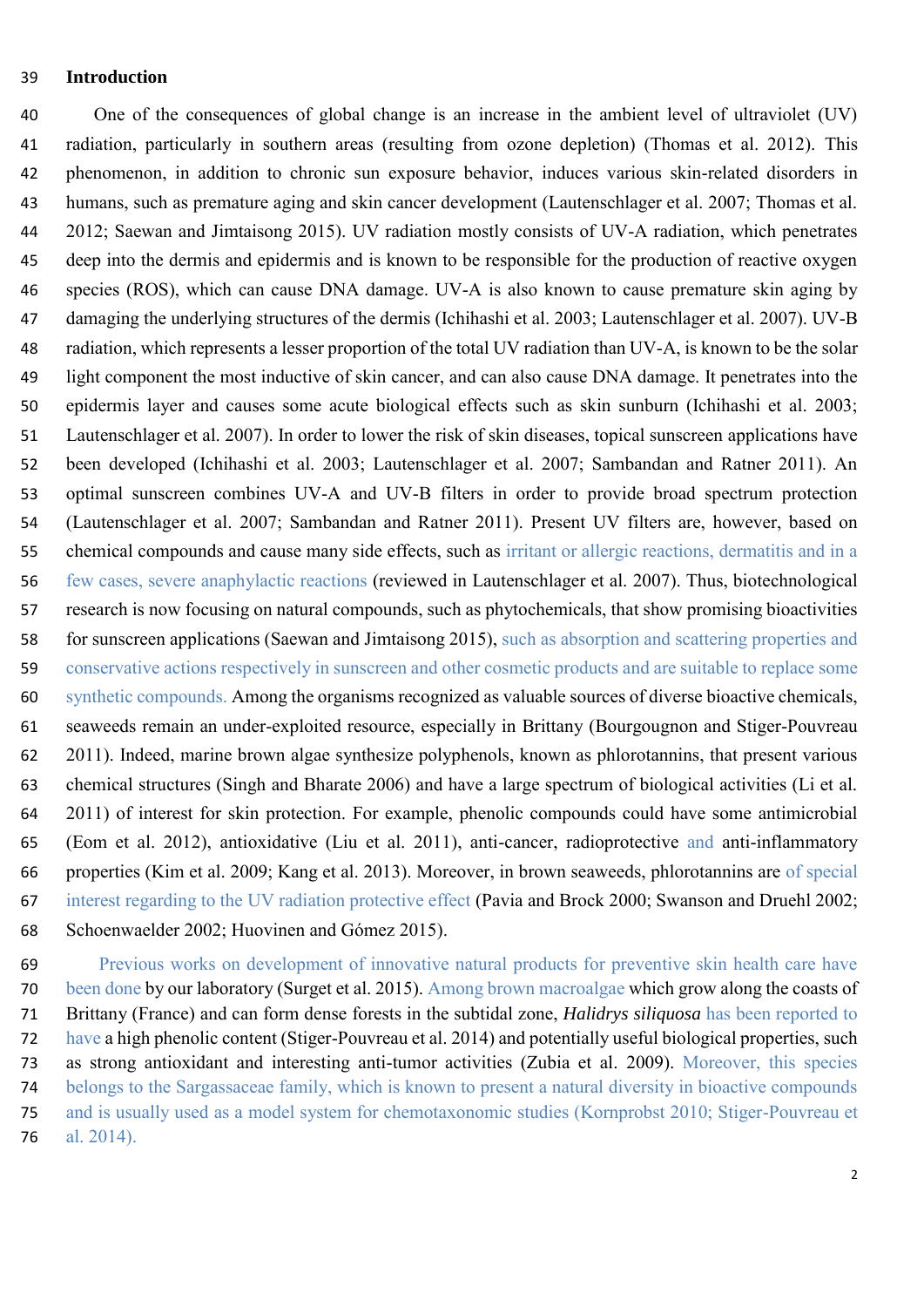The goal of this study was to show the sunscreen potential of phlorotannins from this marine brown alga, in particular to identify active compounds (phycochemicals) with several biological activities. It focused on antioxidative activities associated with antibacterial and photoprotection capabilities of the phenolic-enriched fraction. Moreover, the total phenolic content of this active fraction was quantified with the Folin-Ciocalteu assay and qualified by NMR and MS analysis.

## **Materials and Methods**

### **Biological Material**

 *Halidrys siliquosa* (Linnaeus) Lyngbye (Ochrophyta, Phaeophyceae, Fucales, Sargassaceae) was 86 collected on January 30 2013, from the sheltered side of the Porsmeur site (N48° 28' 51"; W4° 46' 8") near 87 Lanildut (France). Apical and median parts of thalli were collected, while the holdfasts were left on place to minimize collection impact on the seaweed population. Immediately after collection, epiphytes of *H. siliquosa* were removed and parts of thalli were thoroughly washed with distilled water. The cleaned algae were cut into small fragments and homogenized to remove effects of intra- and inter-individual variability. Samples were freeze-dried for 72 h and ground into powder for extraction.

### **Crude extraction and Liquid-Liquid purification processes**

 As described below and on Figure 1, two fractions (an ethyl acetate fraction or EAF and an aqueous fraction or AqF) were obtained from the purification of the hydroethanolic crude extract (CE).

### Crude Extraction

 To obtain the CE, 30 g of powder of thalli obtained from the collected sample were extracted with 300 98 mL of ethanol/water (50/50, v/v) mixture (EtOH 50) in the dark at 40 °C for 2 h under rotary agitation (200 rpm). Sample was centrifuged at 3000 *g* at 10 °C for 10 min and supernatant was collected. Next, the 100 pellet was again extracted twice with 300 mL EtOH 50 in the dark at 40 °C for 1 h under rotary agitation (200 rpm) and centrifugation process was repeated. Finally, 900 mL of supernatant were obtained, pooled 102 and evaporated at 40 °C under vacuum to reach 100 mL of crude extract (CE).

### Liquid-Liquid Purification Process

 Crude extract was semi-purified in order to concentrate the phenolic compounds using a process already described (Stiger-Pouvreau et al. 2014). Briefly, the process consisted of three steps. The first step was three dichloromethane washings. The second step consisted in rinsing the aqueous phase (containing phlorotannins) with acetone, and then with ethanol. Finally, the third step was three ethyl acetate rinses that permitted to obtain the aqueous (AqF) and the ethyl acetate (EAF) fractions. All further analyses were carried out on the crude extract and these two purified fractions.

### **Total Phenolic Content**

 Total phenolic content (TPC) was determined by spectrophotometry using an adapted Folin-Ciocalteu assay as described by Le Lann et al. (2008) and Zubia et al. (2009). The samples (100 μL) were mixed with 50 μL Folin-Ciocalteu reagent, 200 μL 20% sodium carbonate solution, and 650 μL distilled water. Then, 115 the mixture was allowed to stand at 70  $\degree$ C in the dark for 10 min. After a blue colour was produced, the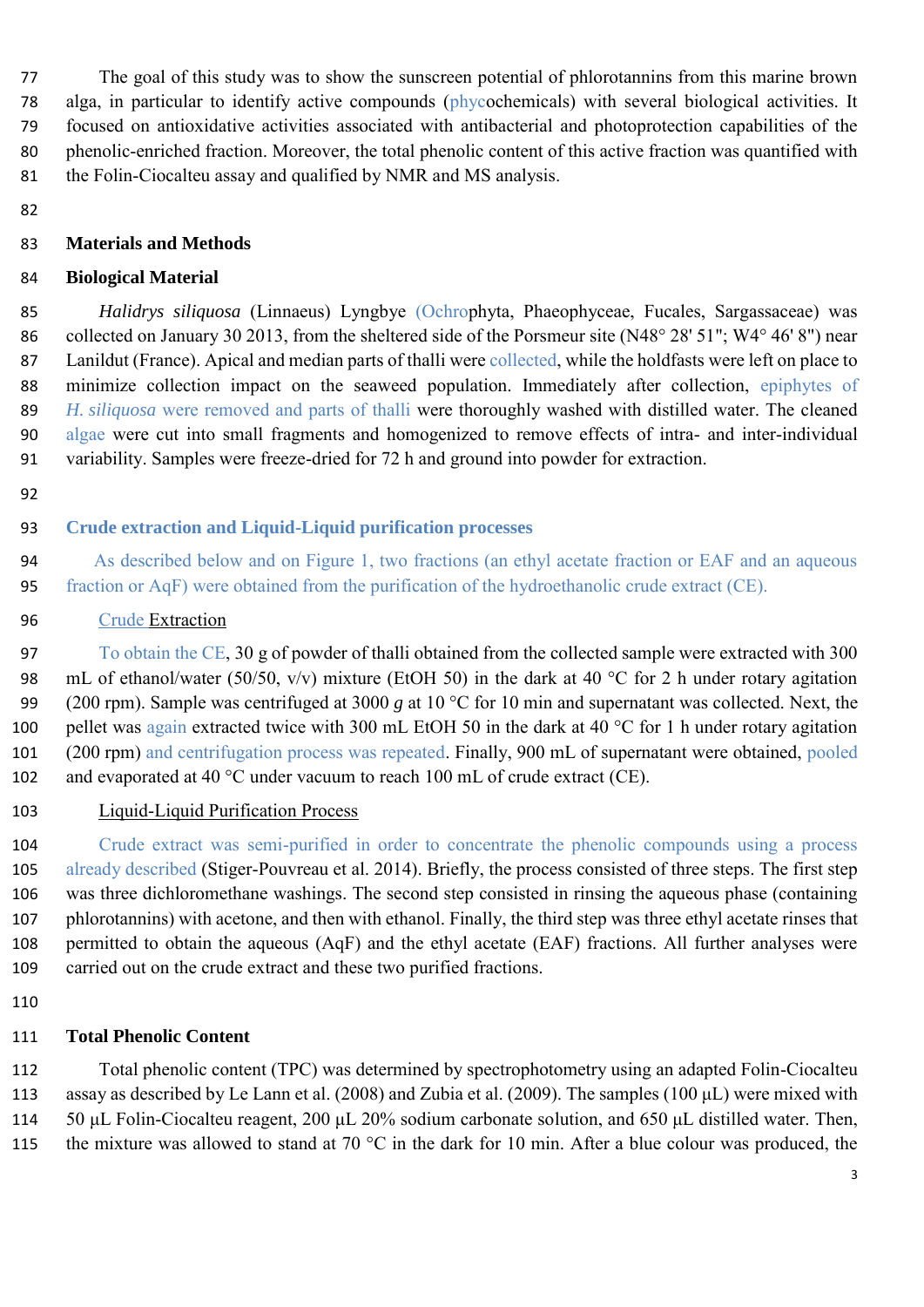absorbance was read at 650 nm. The total phenolic compounds content (TPC) was expressed in mg per g of 117 dry weight (mg.g<sup>-1</sup> DW) from a standard curve of phloroglucinol (1,3,5-trihydroxybenzene). This analysis

was made in triplicate for each extract.

## **Antioxidant Assays**

### 121 DPPH Radical Scavenging Activity

122 The DPPH radical-scavenging activity was determined by the method described by Zubia et al. (2009), modified from Fukumoto and Mazza (2000) and Turkmen et al. (2007). Briefly, 22 μL of CE and both fractions at various concentrations were mixed with 200 μL of a 2,2-diphenyl-1-picrylhydrazyl (DPPH) solution (25 mg.  $L^{-1}$ ) prepared daily. The reaction was allowed to develop for 60 min in the dark at room temperature, before absorbance was read at 540 nm with a multi-well spectrophotometer. Water was used as a negative control, and ascorbic acid (Vitamin C), 6-hydroxy-2,5,7,8-tetramethylchroman-2-carboxylic acid (Trolox), and 2(3)-*t*-Butyl-4-hydroxyanisole (butylated hydroxyl-anisole or BHA) as positive controls. This assay was done in triplicate for each sample. The percentage of DPPH inhibition was calculated using 130 the equation published in Surget et al. (2015). For each sample, a curve of extract concentration against % of DPPH inhibition was generated to estimate the concentration of extract needed to cause a 50% reduction 132 of the initial DPPH concentration. IC<sub>50</sub> was expressed in mg per mL. A high IC<sub>50</sub> is considered as indicative of a weak radical scavenging activity and *vice versa.*

### Reducing Power Assay

 Total antioxidant capacity of the seaweed extract was determined using the ferric reducing-antioxidant power assay, as described by Zubia et al. (2009) and slightly modified by Surget et al. (2015). Briefly, 25 137 µL of sample at different concentrations were mixed with 25 µL sodium phosphate buffer (0.2M, pH 6.6) 138 and 25 uL 1% potassium ferricyanide  $[K_3Fe(CN)_6]$ . After homogenization and incubation at 50 °C for 20 139 min, the mixture was cooled down in an ice bath prior to the addition of 25 µL 10% trichloroacetic acid, 100  $\mu$ L deionised water, and 20  $\mu$ L 0.1% FeCl<sub>3</sub>.6H<sub>2</sub>O. After homogenization, the reaction was allowed to develop for 10 min at room temperature and the absorbance was then read at 620 nm on a multi-well spectrophotometer. An increase of the absorbance at 650 nm of the reaction mixture indicated that the 143 molecules had some reducing power. Results are expressed as  $EC_{50}$  in mg per mL. This value was obtained by interpolation of a regression linear curve. This assay was carried out in triplicate for each sample and for the positive controls (ascorbic acid, Trolox, and BHA, as described above).

### Superoxide Anion-Scavenging Activity (NBT)

 The superoxide anion scavenging assay was carried out according to Chua et al. (2008), as slightly 148 modified by Tanniou et al. (2014). The reaction mixture consisted of 203 μL 5.10<sup>-3</sup> M Tris–HCl buffer (pH 7.5), 57 μL 5mM hypoxanthine, 30 μL 0.33 mM NBT, and 13 μL of the extracts, positive controls (ascorbic 150 acid, Trolox, and BHA) or negative controls (distilled water and ethanol). After incubation at 25 °C for 10 min, the reaction was started by adding 30 μL xanthine oxidase. The absorbance was measured every 3 min for 21 min at 560 nm. The inhibition ratio (%) was calculated from the equation published in Chua et al. 153 (2008). Results were then expressed as  $IC_{50}$  in mg per mL (the concentration of substrate that causes a 50 %) inhibition).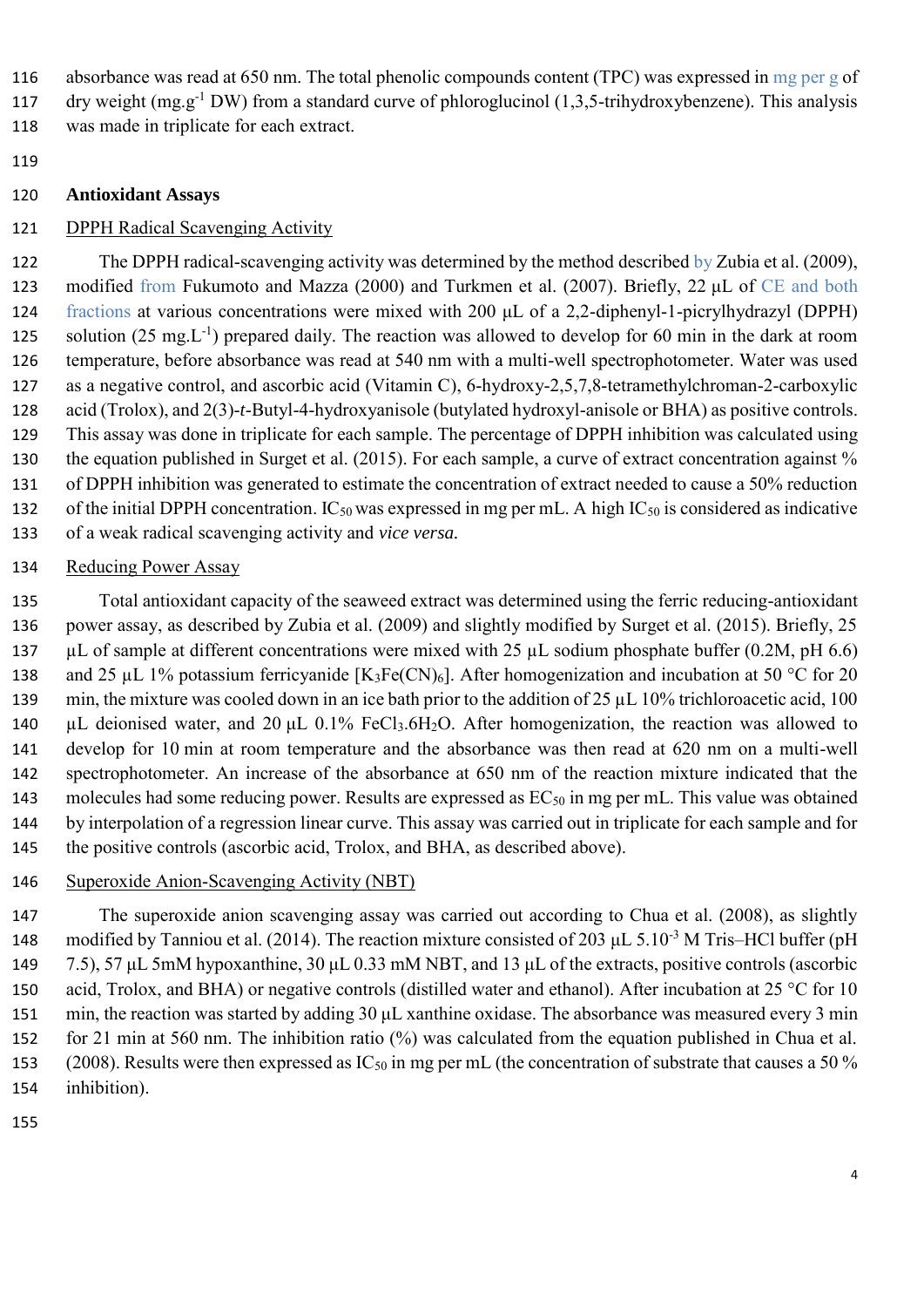### β*-*Carotene–Linoleic Acid System Test

 The antioxidant activity of samples was measured by the β-carotene bleaching method in accordance with Kaur and Kapoor (2002) and Koleva et al. (2002) after slight modifications, as described in Le Lann et al. (2008) and Zubia et al. (2009). Briefly, 2 mL of a solution of β-carotene in chloroform (0.1mg.mL<sup>-1</sup>) were added to round-bottom flasks containing 20 mg linoleic acid and 200 mg Tween 40. After evaporation with a rotavapor, oxygenated distilled water (50 mL) was added and the mixture was shaken to form a liposome solution. This mixture was added to 12 µL of extracts, positive controls (α-tocopherol, Trolox, and BHA) or negative controls (distilled water and ethanol). The absorbance of the solution at 450 nm was 164 measured immediately (t = 0 min) and after 2 hours at 50  $^{\circ}$ C (t = 120 min). All samples were assayed in triplicate. Antioxidant activity was expressed through the antioxidant activity coefficient (AAC700 in mg per mL) described by Le Lann et al. (2008). Furthermore, the lower the AAC700 was, the stronger the antioxidant activity became.

### Oxygen Radical Absorbance Capacity (ORAC)

 ORAC assay summarizes two results in a single value: the inhibition percentage and inhibition rapidity of peroxyl radicals by antioxidants, in competition with the substrate (Dudonné et al. 2009). The ORAC assay was performed by INVIVO LABS company [\(www.invivo-labs.com](https://www.invivo-labs.com/) ) on the most antioxidant fraction. The protocol was adapted from Cao et al. (1993). Results were expressed as µmol Trolox equivalent (Te) per mg.

#### **Antibacterial Activity**

 Antibacterial assays were performed by IDEA LAB company [\(www.groupeideatests.com\)](http://www.groupeideatests.com/), Plouzané, 178 France. The most antioxidant fraction was tested against bacteria at 5 mg.mL<sup>-1</sup> in 1% EtOH. The three tested bacterial strains, referenced in the European Pharmacopoeia (2011), were: *Pseudomonas aeruginosa*  (ATCC 9027), *Staphylococcus aureus* (ATCC 6538) and *Escherichia coli* (ATCC 8739). According to the benchmarks used, a product is bactericidal if a reduction of 4 or 5 log (AFNOR and European standards) of the bacterial concentration is obtained.

### **Protective Efficacy: Sun Protection Factor (SPF) and UV-A Protection Factor (PF-UV-A)**

 The photoprotective efficiency of *H. siliquosa* extracts was determined in UV-A and UV-B ranges (respectively 320-400 nm and 290-320 nm) using a previously described *in vitro* method (Couteau et al. 2007; El-Boury et al. 2007). SPF is used as a universal indicator to give information about the capacity of a product to reduce UV-induced solar erythema. An *in vitro* method makes it possible to highlight the UV filter role of organic or inorganic substances, which could later be incorporated into a sunscreen formulation for topical application.

 Concisely, extracts were incorporated in a basic O/W (Oil in Water) emulsion to finally obtain an emulsion at 10% (w/w) of extracts. Fifty milligrams of prepared emulsion were spread using a cot-coated 193 finger across the entire surface  $(25 \text{ cm}^2)$  of a polymethylmethacrylate (PMMA) plate (Europlast, Aubervilliers). After spreading, only 15 mg of the emulsion remained on the plate. Transmission measurements between 200 and 400 nm were performed using a spectrophotometer equipped with an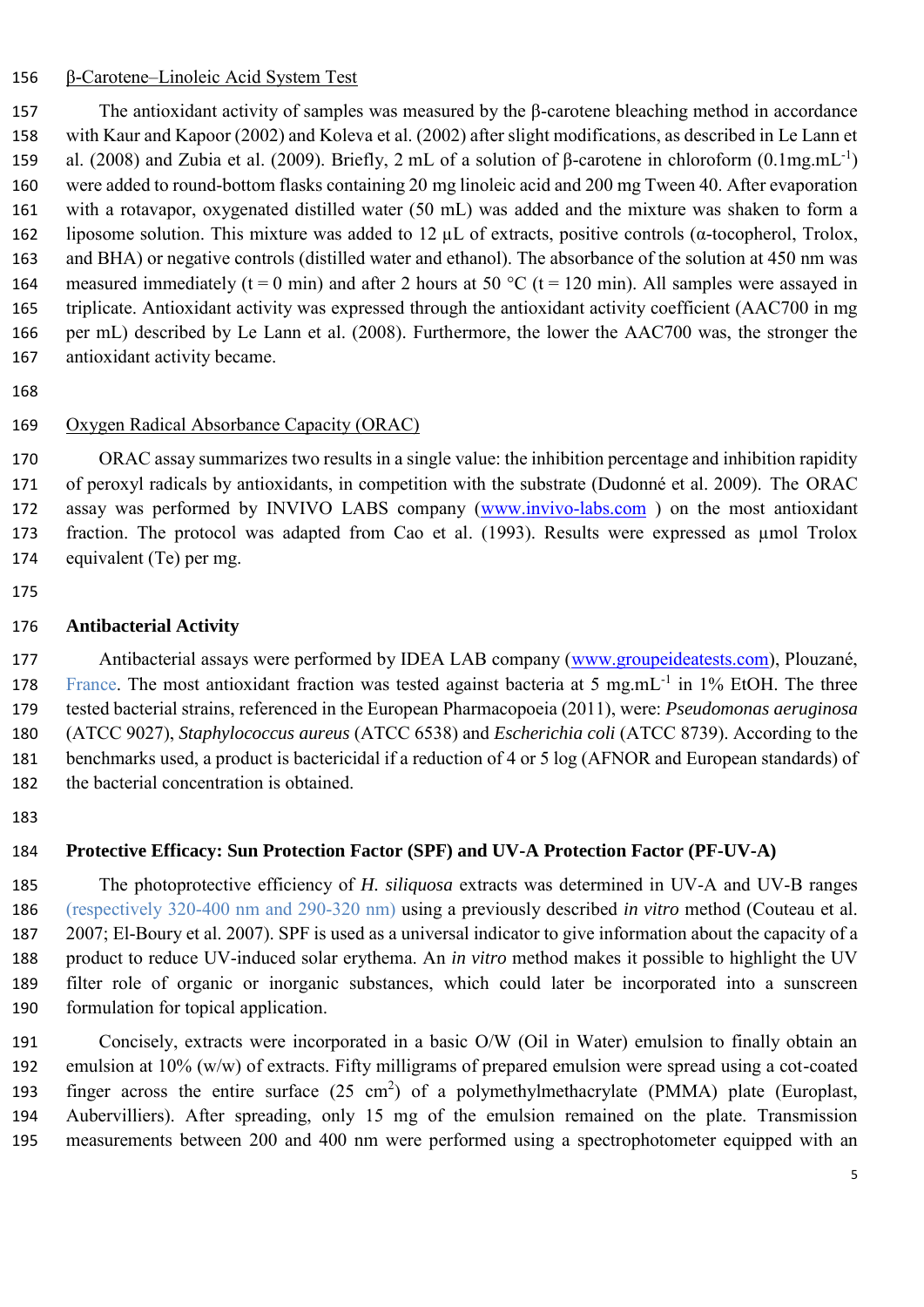integrating sphere (UV Transmittance Analyzer UV1000S, Labsphere, North Sutton, USA). Three plates were prepared for each extract to be tested and nine measurements were carried out on each plate. SPF and PF-UV-A were calculated using the following equations:

$$
SPF = \frac{\sum_{290}^{400} \text{ E}\lambda \text{S}\lambda d\lambda}{\sum_{290}^{400} \text{ E}\lambda \text{S}\lambda T\lambda d\lambda} \qquad PF - UV - A = \frac{\sum_{320}^{400} \text{ E}\lambda \text{S}\lambda d\lambda}{\sum_{320}^{400} \text{ E}\lambda \text{S}\lambda T\lambda d\lambda}
$$

202 where  $E_{\lambda}$  is erythemal spectral effectiveness at  $\lambda$ ,  $S_{\lambda}$  is solar spectral irradiance at  $\lambda$ , and  $T_{\lambda}$  is spectral 203 transmittance of the sample at  $\lambda$  (Diffey and Robson 1989).

 Results were given as SPF and PF-UV-A. A higher SPF/PF-UV-A value indicates that a sample offers more protection against UV-B/UV-A by absorbance or reflection.

### **Structural Elucidation of Active Molecules by Nuclear Magnetic Resonance and MALDI-TOF Mass Spectrometry Analysis**

209 The most antioxidant fraction was analyzed by  ${}^{1}H$  and  ${}^{13}C$  nuclear magnetic resonance (NMR). The 210  $1D$  <sup>1</sup>H- and <sup>13</sup>C-NMR heteronuclear multiple bond correlation (HMBC) and heteronuclear single-quantum 211 correlation spectroscopy (HSQC) experiments were carried out on a Bruker Avance 500. Samples were 212 dissolved in 750 μL MeOD. Homonuclear and heteronuclear NMR spectra were recorded at 25 °C. Chemical shifts were measured in ppm using tetramethylsilane (TMS) as a chemical shift reference at 0 ppm.

 Analysis by MALDI-TOF MS was performed using a Voyager DE-STR MALDI-TOF mass spectrometer (Applied Biosystems). The most active fraction (EAF) of *H. siliquosa* was first diluted to 1  $mg.mL^{-1}$  in water. Then 1 µL of this solution was diluted with matrix at  $1/1$ ,  $1/10$ ,  $1/100$  and  $1/1000$ , and spotted onto the MALDI target. The matrix solution consisted of 2,5 dihydroxybenzoic acid (Sigma) 10 219 mg.mL<sup>-1</sup> in 50% ACN, 0.1% TFA. Spectra were acquired in positive ion reflector mode under 20 kV accelerating voltage, a delay time of 80 sec, and a mass range of 100–5000 Da. Each spectrum was the sum of 10000 single laser shots randomized over 10 positions within the same spot (1000 shots/position) at a laser frequency of 20 Hz. External calibration was performed using the Peptide mix 4 calibration mixture (Laser Bio Labs).

### **Statistical Analysis**

 The software R (v. 2.12.0) for Windows was used, with the RStudio (v. 0.95.263) integrated development environment. All laboratory analyses were performed in triplicate, and results were expressed 228 as mean values  $\pm$  standard deviation (SD). As data did not respect the requirements for ANOVA (homogeneity of variances, tested with the Bartlett's test at the 0.05 significance level), Kruskal-Wallis tests were performed, at a significance level of 95%, to reveal potential significant differences. In the case of significant differences between the data, non-parametric multiple comparisons (Behrens-Fisher test) were applied using the nmpc package. Moreover, to test the correlation between phenolic content and antioxidant activity, principal component analysis (PCA) was performed with the factomineR package and cluster analysis with the fpc and pvclust packages. Pvclust is designed to assess the uncertainty in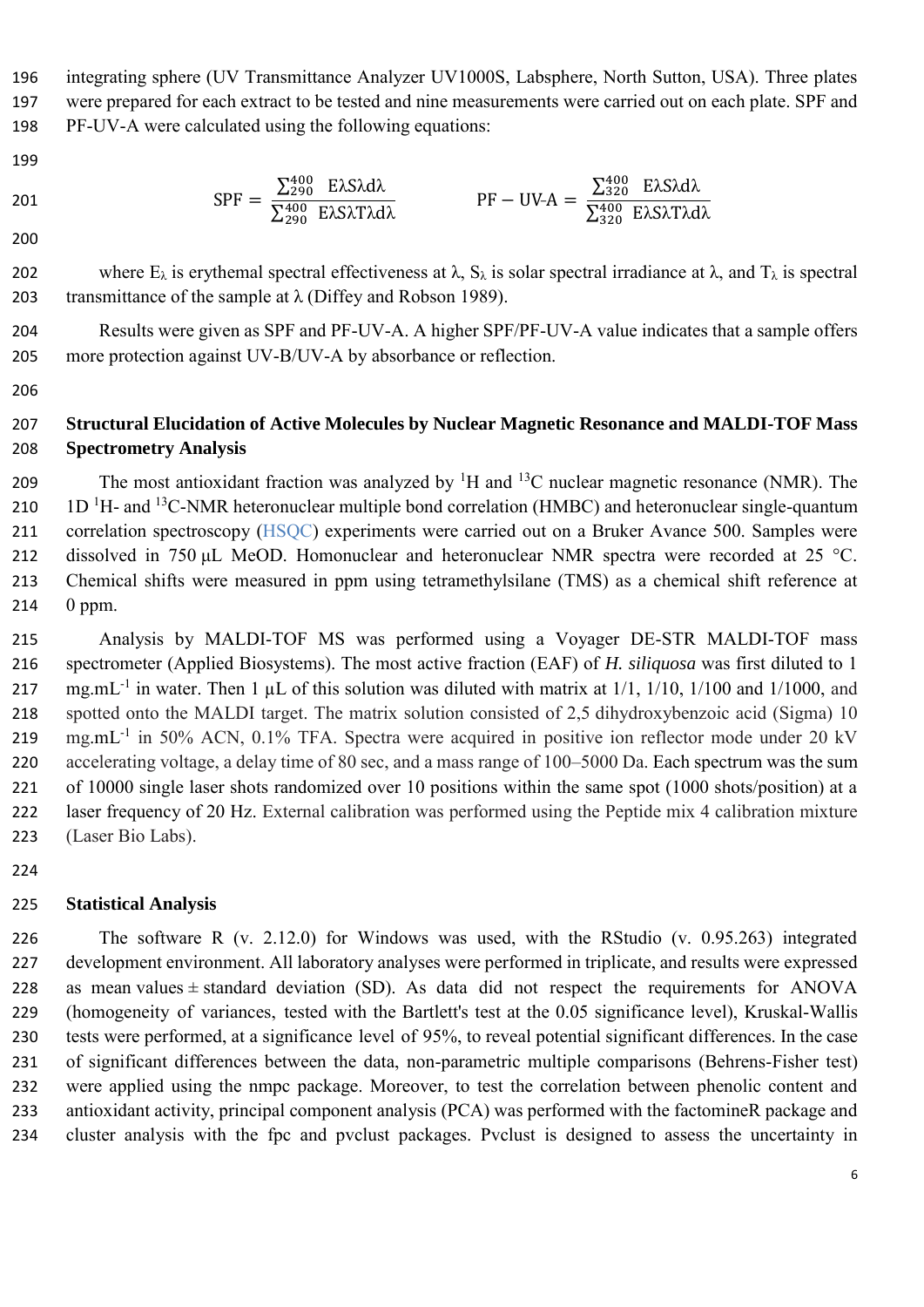235 hierarchical cluster analysis. For each cluster in the hierarchical clustering, quantities called *p*-values are 236 calculated via multiscale bootstrap resampling. The *p*-value of a cluster indicates how strongly the cluster is 237 supported by the data. Clusters with *p*-values larger than 95% are strongly supported by data.

238

## 239 **Results**

### 240 **Total Phenolic Content**

241 The purification of the crude extract of *Halidrys siliquosa* was efficient in generating a 242 phenolic-enriched ethyl acetate fraction, as shown in Table 1, which compares the total phenolic contents 243 (TPC) of the crude extract and semi-purified fractions*.* Phenolic compounds were strongly concentrated in 244 EAF. Indeed, almost 98% of this fraction  $(975.73 \pm 19.26 \text{ mg} \cdot \text{g}^{-1} \text{ DW})$  consisted of phenolic compounds. 245 The last  $2\%$  is probably constitued of traces of fatty acids and carbohydrates, as it is shown by the  ${}^{1}$ H NMR 246 analysis (Figure 2). Conversely, AqF showed lower TPC  $(164.19 \pm 7.58 \text{ mg} \cdot \text{g} \cdot \text{1} \text{ DW})$  than CE 247  $(182.47 \pm 3.33 \text{ mg} \cdot \text{g} - 1 \text{ DW};$  Kruskal-Wallis test:  $p < 0.05$ ; Behrens-Fisher test).

248

### 249 **Antioxidant activities**

250 Table 1 shows results of the antioxidant activities of the crude extract and both semi-purified fractions 251 compared with positive controls, assessed by DPPH radical-scavenging activity, reducing power assay, 252 superoxide anion-scavenging activity, and the β-carotene bleaching method.

253 The crude extract and both fractions showed high DPPH radical-scavenging activities. EAF exhibited 254 the lowest IC<sub>50</sub> (0.020  $\pm$  3.54E10<sup>-4</sup> mg.mL<sup>-1</sup>), close to that obtained for the positive controls 255  $(e.g., 0.010 \pm 4.82E10^{-5} \text{ mg.mL}^{-1}$  for BHA). The other antioxidant assays confirmed the results obtained by 256 the DPPH test. Indeed, in the reducing power assay, EAF showed a low  $EC_{50}$  compared with those of the 257 positive controls ( $p < 0.05$ , Behrens-Fisher test;  $0.058 \pm 0.001$  mg.mL<sup>-1</sup> and  $0.074 \pm 0.002$  mg.mL<sup>-1</sup> for 258 EAF and BHA, respectively). In the superoxide anion-scavenging test, the IC<sub>50</sub> displayed by EAF (0.664  $\pm$ 259 0.019 mg.mL<sup>-1</sup>) was equal to the IC<sub>50</sub> obtained for BHA (0.664  $\pm$  0.022 mg.mL<sup>-1</sup>). In the β-carotene 260 bleaching method, EAF showed the lowest AAC700 (0.206  $\pm$  0.001 mg.mL<sup>-1</sup>, p < 0.05, Behrens-Fisher 261 test). It should be noted, however, that this AAC700 value is significantly higher than those of the positive 262 controls (*e.g.*,  $0.015 \pm 0.001$  mg.mL<sup>-1</sup> for BHA) (Table 1). Despite this last result, EAF showed strong 263 antioxidant activities. Furthermore, whatever the antioxidant assay considered, AqF always showed the 264 lowest activity by exhibiting a high  $IC_{50}$  (DPPH and superoxide anion-scavenging tests), a high  $EC_{50}$ 265 (reducing power assay) and a strong AAC700 (β-carotene bleaching method). These results meant that AqF 266 showed a weak antioxidant activity.

267 The ethyl acetate fraction of *H. siliquosa* showed an interesting ORAC value of  $5.39 \pm 1.08$ 268 umolTE.mg<sup>-1</sup> (Table 1), which is comparable to the ORAC value measured for ascorbic acid (9.35  $\pm$  0.63) 269 mentioned by Huang et al. (2010).

270

## 271 **Correlations between Antioxidant Activities and Phenolic Content**

272 It is worth noting that the ethyl acetate fraction, with marked antioxidant activities, had the highest 273 phenolic content (975.73  $\pm$  19.26 mg.mL<sup>-1</sup> DW) whereas the aqueous fraction, which showed low 274 antioxidant activities, had the lowest phenolic content  $(164.19 \pm 7.58 \text{ mg.mL}^{-1} \text{DW})$ . These observations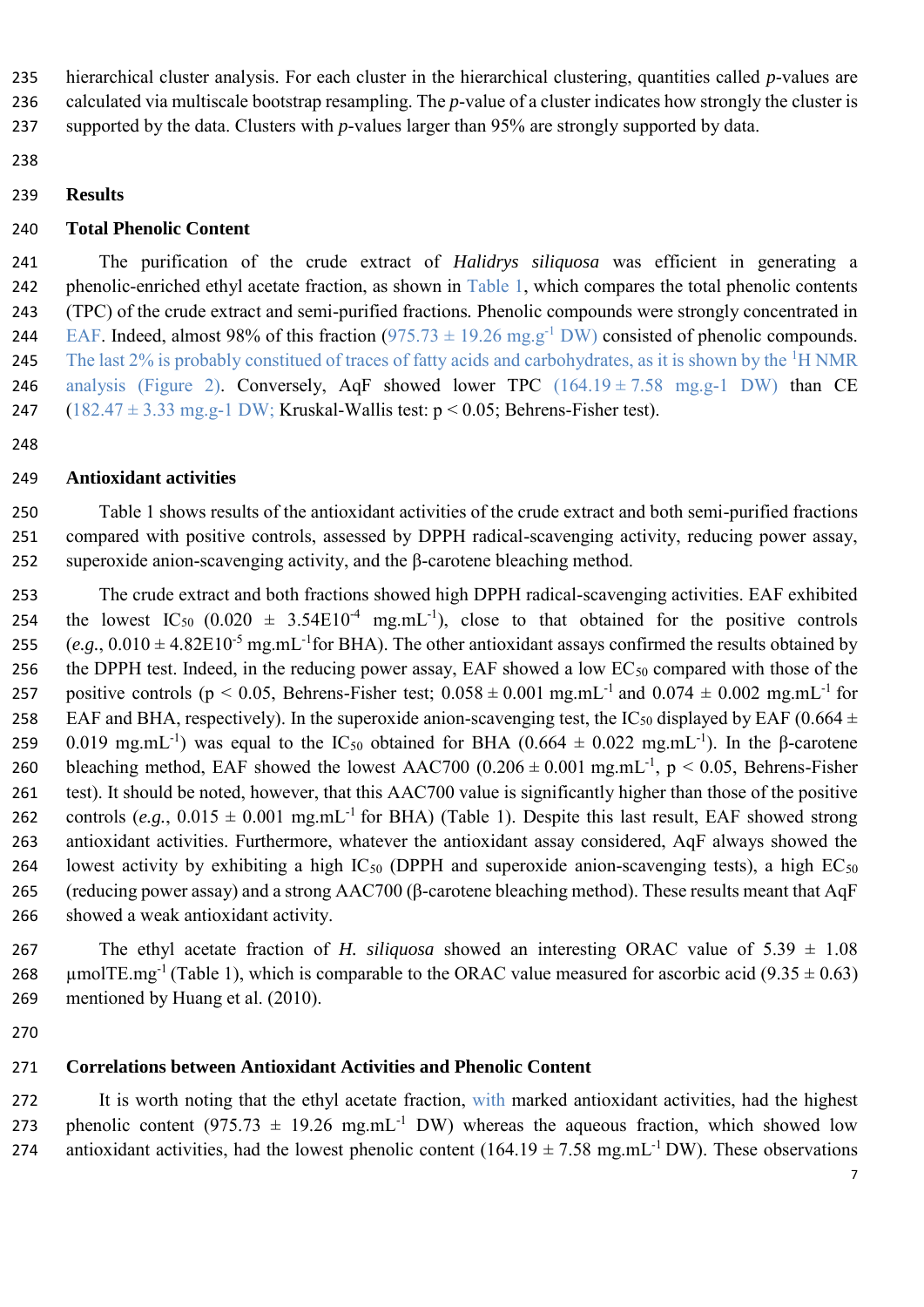were confirmed by statistical analysis. Cluster analysis revealed a significant association between TPC and antioxidant activities (100%). Moreover, non-significant associations were found between the two scavenging tests (DPPH radical-scavenging and superoxide anion-scavenging assays, 70%) and between the reducing power test and β-carotene bleaching method (61%). The principal component analysis (PCA, Figure 3) confirmed that antioxidant activities were correlated with the total phenolic content of the 280 samples. Moreover, PCA showed that TPC values were strongly negatively correlated with  $EC_{50}$  obtained 281 with reducing power. This means that the higher the measured TPC of a sample, the lower its EC<sub>50</sub> and the stronger its antioxidant activity. Other antioxidant assays were less correlated with TPC. PCA also confirmed that DPPH radical-scavenging and superoxide anion-scavenging assays were positively associated.

#### **Bactericidal Activities**

 Results of the antibacterial assays are reported in Table 2. The negative control (1% EtOH) had no 288 effect on bacterial growth, whatever the pathogen. In contrast, at a concentration of 5 mg.mL $^{-1}$ , EAF showed a strong bactericidal activity. Indeed, this fraction showed a reduction higher than 5 log of the 290 initial bacterial concentration with *Pseudomonas aeruginosa* and *Escherichia coli* (< 1 UFC.mL<sup>-1</sup>). Concerning *Staphylococcus aureu*s, EAF showed a bactericidal activity with a reduction of 4.5 log of the 292 initial bacterial concentration  $(75 \text{ UFC.mL}^{-1})$ *.* 

#### **Photoprotective Sunscreen Activity**

 The absorption spectrum of the *H. siliquosa* EAF shows a band with a maximum at 376 nm. Moreover, the O/W emulsion manufactured with this phlorotannin-enriched fraction (*Halidrys* emulsion) had a Sun 297 Protection Factor (SPF) of  $3.55 \pm 0.29$  and a PF-UV-A value of  $2.20 \pm 0.13$ .

#### **Structural elucidation of active molecules**

#### Nuclear Magnetic Resonance Analysis

301 The <sup>1</sup>H NMR spectrum of the ethyl acetate fraction of *Halidrys siliquosa* showed a broader distribution 302 of the  ${}^{1}H$  signals between 5.8 and 6.3 ppm, characteristic of phlorotannins (Figure 2). Observations from the HMBC experiments (Figure 4 and Table 3) confirmed the presence of polyphenolic structures. Indeed, the HMBC spectrum showed characteristic carbon atom resonances at (1) 96.10 ppm, corresponding to quaternary methine groups; (2) between 124 and 132 ppm, corresponding to diaryl-ether bonds (ether-linked phloroglucinol units); (3) between 142 and 148 ppm for additional OH functions other than the 1,3,5 OH groups originally present in each phloroglucinol unit; and finally, (4) between 152 and 159 ppm, signals for phenolic carbons (Figure 4 and Table 3). We can, therefore, hypothesize that fuhalol type units, and also phlorethol-type units, are present. Moreover, it is worth noting the absence of signals between 100 and 105 ppm indicative of the absence of aryl-aryl carbons and thus the absence of fucol-type units in this purified phenolic sample.

#### MALDI-TOF Mass Spectrometry

 The MALDI-TOF analysis of the ethyl acetate fraction of *Halidrys siliquosa* revealed a molecular weight ranging from 222 to 763 Da (Table 4). It could be resumed that the EAF contained small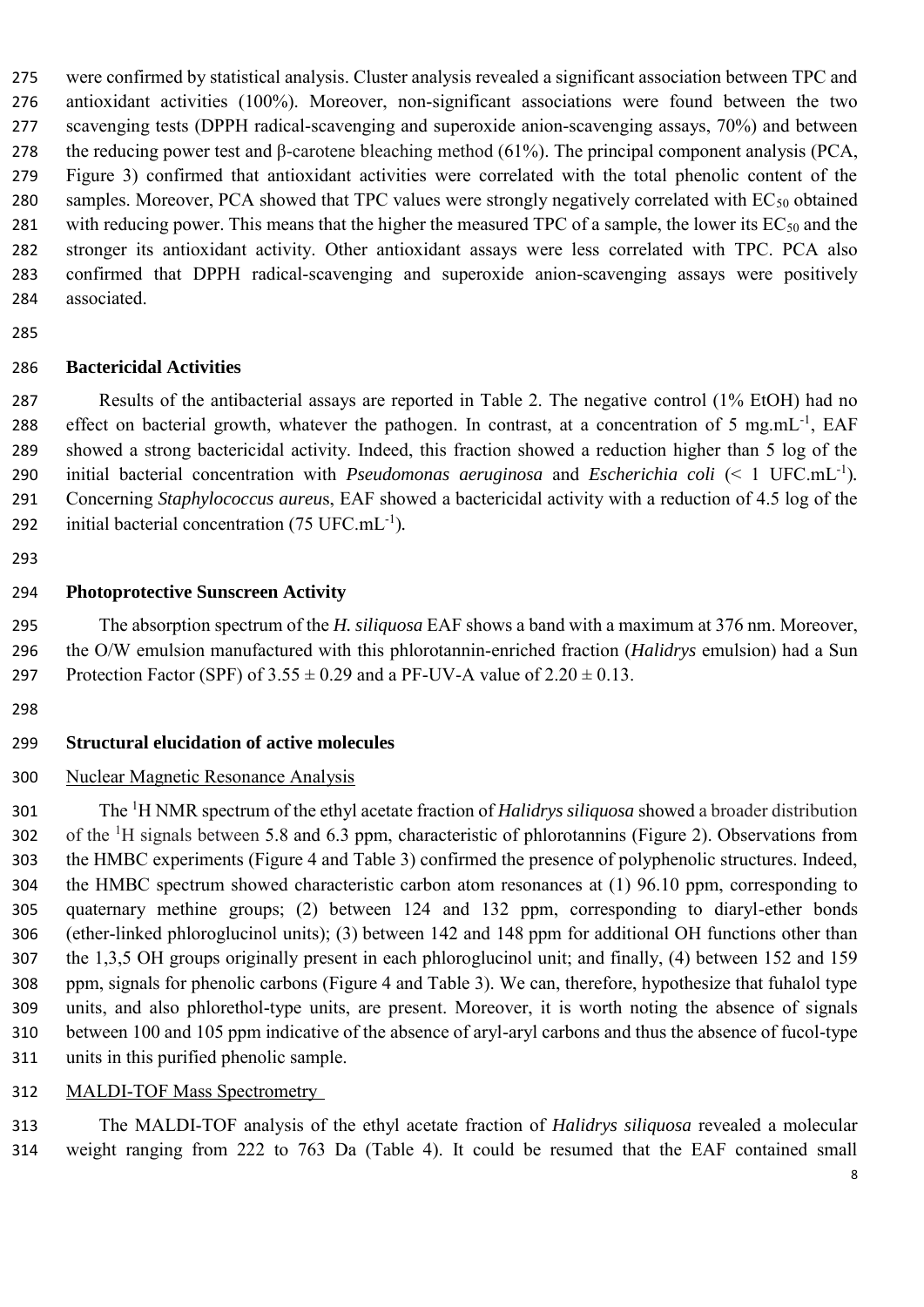polyphenolic compounds with no more than six phloroglucinol units (oligomers). The peak-to-peak mass increments observed at 273.06 Da, 413.29 Da, 523.36 Da, and 537.38 Da could correspond to the formation of M+ Na adducts of (**1**) (250 Da), (**3**) (390 Da), and (**4**) (514 Da) (Table 4 and Figure 5). Moreover, the peak-to-peak mass increment observed at 375.03 Da could correspond to the formation of M+ H adducts of (**2**) (374 Da). The peak-to-peak mass increments observed at 343.31 and 365.30 Da could correspond to the formation of M+ H and M+ Na adducts of a compound with a native mass of about 342 Da that seems not to be a phloroglucinol oligomer. Table 4 gives the experimental and calculated masses of the polyphenolic oligomers identified for the EAF sample (Figure 5), together with their putative chemical structures. Masses of phlorethols and fuhalols were calculated using the respective chemical formula of a typical 324 phlorethol and fuhalol (respectively  $C_{6n}H_{4n+2}O_{3n}$  and  $C_{6n}H_{4n+2}O_{3n+i}$ , where n is the number of phloroglucinol unitsand *i* was the number of additional hydroxyl groups).

#### **Discussion**

 The purification process used in the present study to purify phenolic compounds from *Halidrys siliquosa* was highly efficient to isolating oligophlorotannins*.* This procedure was also described as efficient for other Sargassaceae species belonging to the genera *Bifurcaria, Cystoseira* and *Sargassum*  (Stiger-Pouvreau et al. 2014), for Fucaceae species as *Pelvetia canaliculata* and *Ascophyllum nodosum* (Ar Gall et al. 2015) and also for halophytes (Surget et al. 2015). The preliminary structural analyses of the ethyl acetate fraction, combined with data from the literature (McInnes et al. 1984; Cérantola et al. 2006) allowed the identification of four phenolic compounds: di - and triphlorethols and tri- and tetrafuhalols. Until now, little information has existed on the chemical nature of phenolic compounds produced by *H. siliquosa*. Fuhalols had already been described in this species (Glombitza and Sattler 1973; Sattler et al. 1977) but, as these studies were done on non-native compounds (peracetylated compounds), the true nature of the phlorotannins present in *H. siliquosa* was not fully explored. Moreover, the present study is the first time which identified phlorethol-type compounds in this species. Phlorethols are known to be present in other Sargassaceae species, such as in *Sargassum muticum* and some *Cystoseira* species from Brittany (see Stiger-Pouvreau et al. 2014 for a review). Moreover, the co-occurrence of fuhalols and phlorethols was already known in other Sargassaceae species, like *Cystoseira tamariscifolia* (Glombitza et al. 1975) and *Sargassum spinuligerum* (Keusgen and Glombitza 1995), but not in *H. siliquosa*. Additionally, the phenolic compounds identified in *H. siliquosa* in the present study were oligomers of phloroglucinol. These results are in line with previous data on Sargassaceae species, which produces low-molecular-weight phenolic compounds (Le Lann et al. 2012a; Le Lann et al. 2012b; Harnita et al. 2013; Jégou et al. 2015; Montero et al. 2016) rather than high-molecular-weight phlorotannins as observed in the Fucaceae and Laminariales (Wang et al. 2012; Shibata et al. 2015; Heffernan et al. 2015).

 In order to characterize the antioxidant capacity of extracts and fractions of *H. siliquosa*, four fast, reliable and classical biochemical methods were used. Three of them (DPPH, NBT, and Reducing Power tests) represent a single electron-transfer (SET) reaction, whereas the β-carotene bleaching method (BCBM) represents a hydrogen atom transfer reaction (HAT) (Huang et al. 2005). The antioxidant molecules can act as inhibitors of lipid oxidation through various different mechanisms in addition to free radical trapping, *e.g.,* prevention of chain initiation, binding of transition metal ion catalysts or peroxide decomposition (Frankel and Meyer 2000). Thus, simple *in vitro* tests are an approach to evaluate the antioxidant capacity of samples, and the combination of four of them made it possible to by-pass the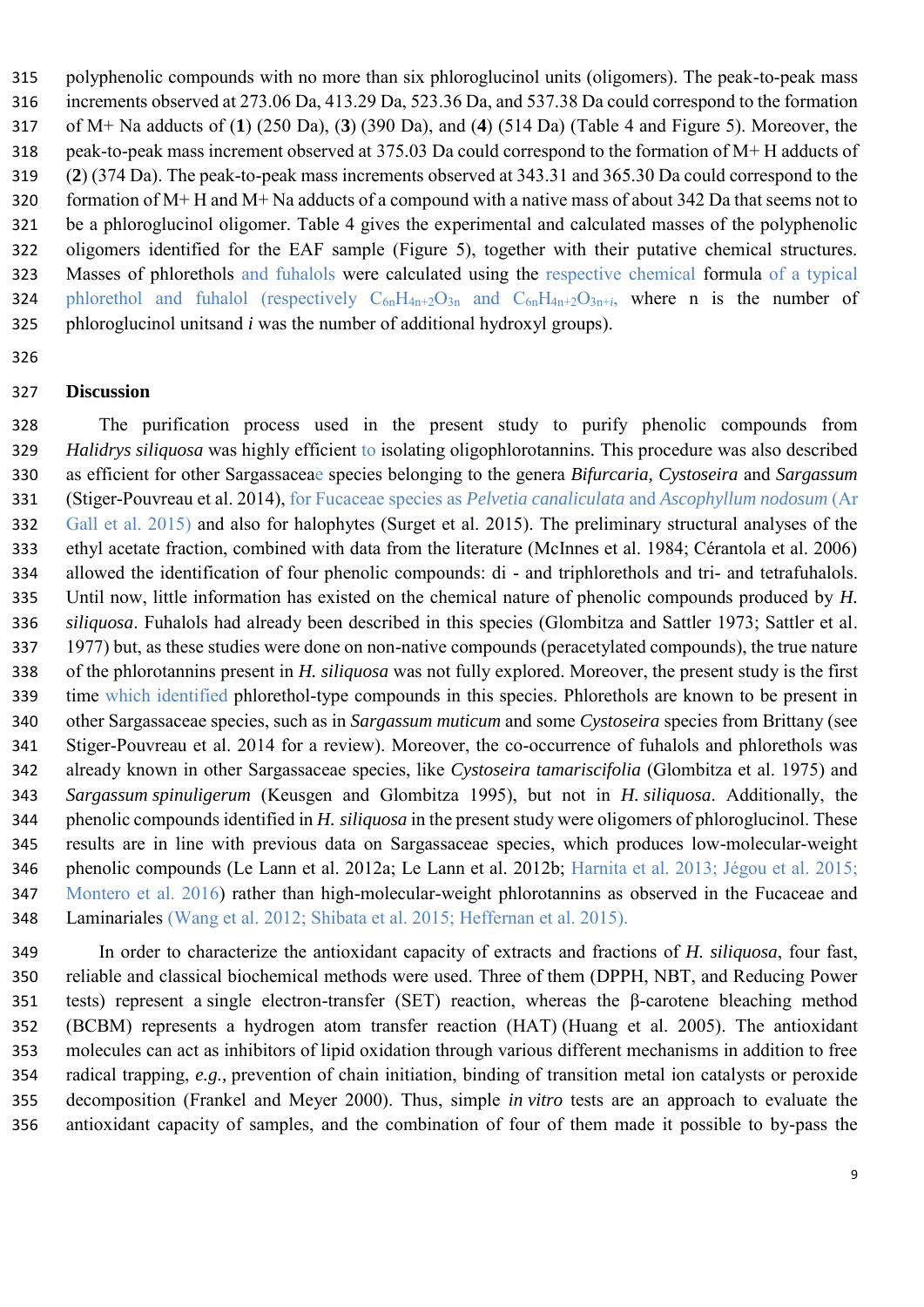inability of a one-dimensional test of antioxidant capacity to accurately mirror the *in vivo* complexity of interactions between antioxidants in foods and biological systems (Frankel and Meyer 2000).

 Among the tested samples, the ethyl acetate fraction exhibited the highest antioxidant activity independent of what assay was used. Moreover, its antioxidant activity was equivalent to those displayed by the commercial antioxidants used as positive controls in this study (ascorbic acid, α-tocopherol, BHA, and Trolox) for the SET assays (DPPH, NBT, and reducing power). These results were reinforced by the 363 ORAC value obtained for the ethyl acetate fraction. Indeed, the ORAC value of the EAF (5.39  $\pm$  1.08 µmol TE/mg) was close to the ORAC values obtained for ascorbic acid in the literature (Huang et al. 2010; Ishimoto et al. 2012; Fujii et al. 2013). For the β-carotene bleaching method, the activity of the EAF is higher than those of commercial antioxidants. This test measures the activity of lipophilic molecules (Koleva et al. 2002; Le Lann et al. 2008), so the active compounds would therefore tend to be polar, or faintly apolar compounds. Moreover, in the β-carotene bleaching method, the system is complex, and the emulsified lipid in use introduces additional variables liable to affect the oxidation process (Zubia et al. 2009).

 To our knowledge, this study is the second to provide evidence for the existence of high antioxidant activity in this seaweed species, following a screening of antioxidant and antitumor activities of non-identified phlorotannins (Zubia et al. 2009). However, our paper is the first to identify active purified native phlorotannins from *H. siliquosa*. Moreover, the antioxidant activities exhibited by the extract and fractions of *H. siliquosa* were positively correlated with their phenolic contents. Additionally, Fujii et al. (2013) evaluated the antioxidative properties of phlorotannins isolated from the brown alga *Eisenia bicyclis*  (Laminariales, Lessoniaceae)*.* These authors found H-ORAC values of phloroglucinol  $(20.38 \pm 1.11 \text{ µmol TE/mg})$  and various eckols (H-ORAC values between  $11.6 \pm 1.2$  and 379 20.62  $\pm$  1.46 µmol TE / mg). In the same way, in 2010, Parys et al. (2010) published ORAC values for phloroglucinol and fucophlorethols isolated from *Fucus vesiculosus*. Despite the unusual units used by these authors, their results showed that phloroglucinol was a little more active than fucophlorethols, meaning that oligomers of phloroglucinol could be more active than polymers for this test. Thus, our present study highlights, for the first time, the antioxidative potential of small phenolic compounds (oligofuhalols and oligophlorethols) from *H. siliquosa*. This enhances previous results on the high antioxidant potential of phenolic compounds from brown seaweeds. Further studies should now be carried out to isolate each phenolic compound and test them separately, to study potential synergy between phytochemicals. Furthermore, the marked correlation between the reducing power and the total phenolic content could provide information on the antioxidant mechanism of phenolic compounds from *H. siliquosa.* Indeed, the reducing power determined in this work, depends on the redox potentials of the compounds present in the sample. Therefore, it can be predicted that the phlorotannins present in the *H. siliquosa* EAF show low redox potential and thus a high antioxidant efficiency against free radicals (peroxyl or hydroxyl radicals) (Zhu et al. 2002).

 The EAF of *H. siliquosa* also showed bactericidal activities against three bacterial strains: *Pseudomonas aeruginosa*, *Escherichia coli* and *Staphylococcus aureu*s. The antimicrobial activities of phenolic compounds from seaweeds are very well known (see Eom et al. 2012 for a review), including phenolic compounds from *H. siliquosa* (Sattler et al. 1977). The antibacterial activities of phlorotannins were reviewed by Li et al. (2011), but this is the first time that bactericidal activities have been reported for a phenolic-rich fraction from *H. siliquosa.* More specifically, phlorotannins from *Ascophyllum nodosum*  showed bactericidal activities against *E. coli* (Wang et al. 2009). The bactericidal activities of phenolic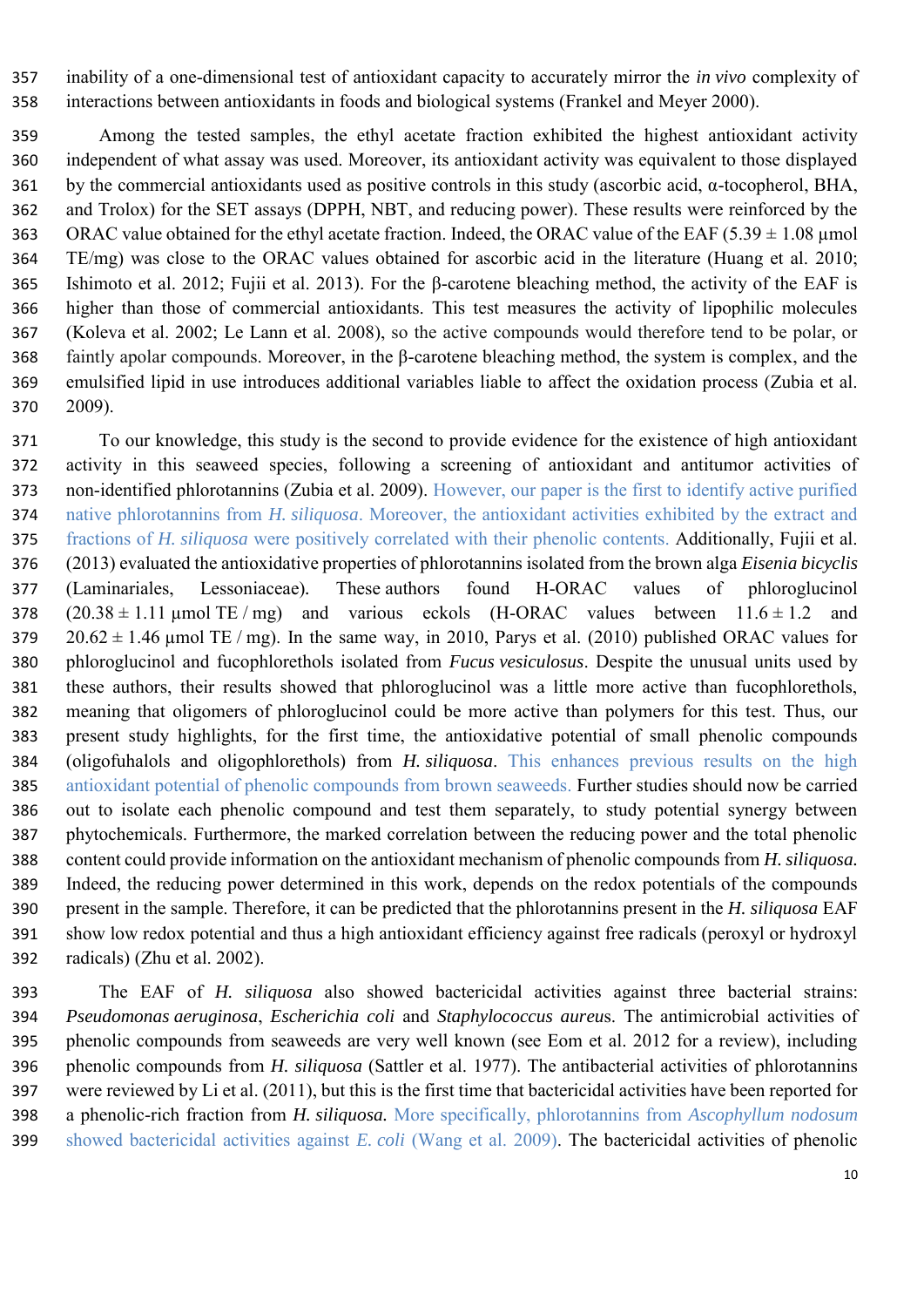compounds seemed to be related to the number of hydroxyl groups (Smith et al. 2003; Wang et al. 2009) and to the degree of polymerization of phloroglucinol within phlorotannins (Nagayama et al. 2002). Moreover, Wang et al. (2009) suggested that condensed phlorotannins with high hydroxylation may inhibit bacterial growth by altering the cell membrane (Wang et al. 2009). The fuhalol compounds identified in the EAF of *H. siliquosa* have high hydroxyl functions. The oxidation potential of hydroxyl groups, well known in phlorotannins (Ragan and Glombitza 1986), could explain their bactericidal activity, by alteration of bacterial cell membranes. Because this work is a preliminary study, there is now a need to test the dose effect to identify the minimum inhibitory concentration (MIC) and the minimum bactericidal concentration (MBC) of the EAF. Nevertheless, such fraction is interesting and could be used in cosmetic formula itself as natural conservators.

 The SPF obtained for the *Halidrys* emulsion is similar to eight UV pure synthetic filters authorized in 411 the European Union, like homosalate for example, tested in O/W emulsion with the same method (Couteau et al. 2007). While UV-B protection is imperative, UV-A protection is now recognized as being equally essential. Indeed, if UV-B is considered as "burning rays", then UV-A can be considered as "aging rays" (Lautenschlager et al. 2007; Saewan and Jimtaisong 2015). With a maximal absorbance (376 nm) in the 415 UV-A range (400–320 nm) and a PF-UV-A about  $2.20 \pm 0.13$ , the EAF of *H. siliquosa* exhibited an 416 absorbance and a sunscreen activity similar to the synthetic filter Avobenzone (358 nm and  $2.76 \pm 0.31$  for maximal absorbance and PF-UV-A respectively) (Lohézic-Le Dévéhat et al. 2013). So, the EAF obtained from *H. siliquosa* is interesting because it appears to be a broad-spectrum UV absorber, useful to be included as natural filter in solar cream for example.

 The photoprotective capacities of plant extracts have been demonstrated in previous studies. Indeed, using a similar *in vitro* UV method, three sunscreen emulsions with ethyl acetate plant extract (10 wt.% ) 422 were tested *in vitro* and authors obtained SPF and PF-UV-A values ranging from  $6.00 \pm 0.42$  to  $9.88 \pm 1.66$ 423 and from  $3.64 \pm 0.07$  to  $6.96 \pm 0.21$ , respectively (Jarzycka et al. 2013). Likewise, using the same protocol as the present study, one acetonic extract of the lichen *Lasallia pustulata* was found to have SPF and PF-UV-A maxima of 5.52 and 2.45, respectively (Lohézic-Le Dévéhat et al. 2013). Furthermore, usnic acid, extracted from the lichen *Xanthoparmelia farinosa,* was described as the best UV-B filter tested, with 427 a protection factor similar to a commercial product called LSF 5 (4.1; Rancan et al. 2002). Among marine macrophytes, the EAF from a *Salicornia ramosissima* extract is an interesting candidate to provide an effective protective action over the whole UV-A–UV-B range, with large SPF and PF-UV-A values (Surget et al. 2015). Moreover, the photoprotection efficiency of seaweed extracts has been demonstrated for several species, as recently reviewed by Saewan and Jimtaisong (2015). For example, the photoprotective potential of extracts obtained from 11 commercial brown algae and 10 commercial red algae was evaluated against UV-B radiation (Guinea et al. 2012). In the same way, phlorotannins isolated and purified from *Ecklonia cava* were demonstrated as effective at protecting against UV-B radiation (Cha et al. 2012). Both of these studies used an *in-vivo* test with a zebrafish (*Danio rerio)* embryo assay*.* In a more generalistic point of view, the commun feature of UV-absorbing secondary metabolites is the presence of aromatic or 437 conjugated bond structures as it is found in phlorotannins. Such molecules presents a  $\pi$ -electron system, which is one of the most effective UV radiation absorbers (Cockell and Knowland 1999).

 One other point that would be taken into consideration is the spatio-temporal variability of phenolic contents. Indeed, the phlorotannin pool strongly depends on sites,seasons and on the phenology of algae (*i.e.:* Parys et al. 2009; Le Lann et al. 2012a; Celis-Plá et al. 2016). So, knowledge of the chemical ecology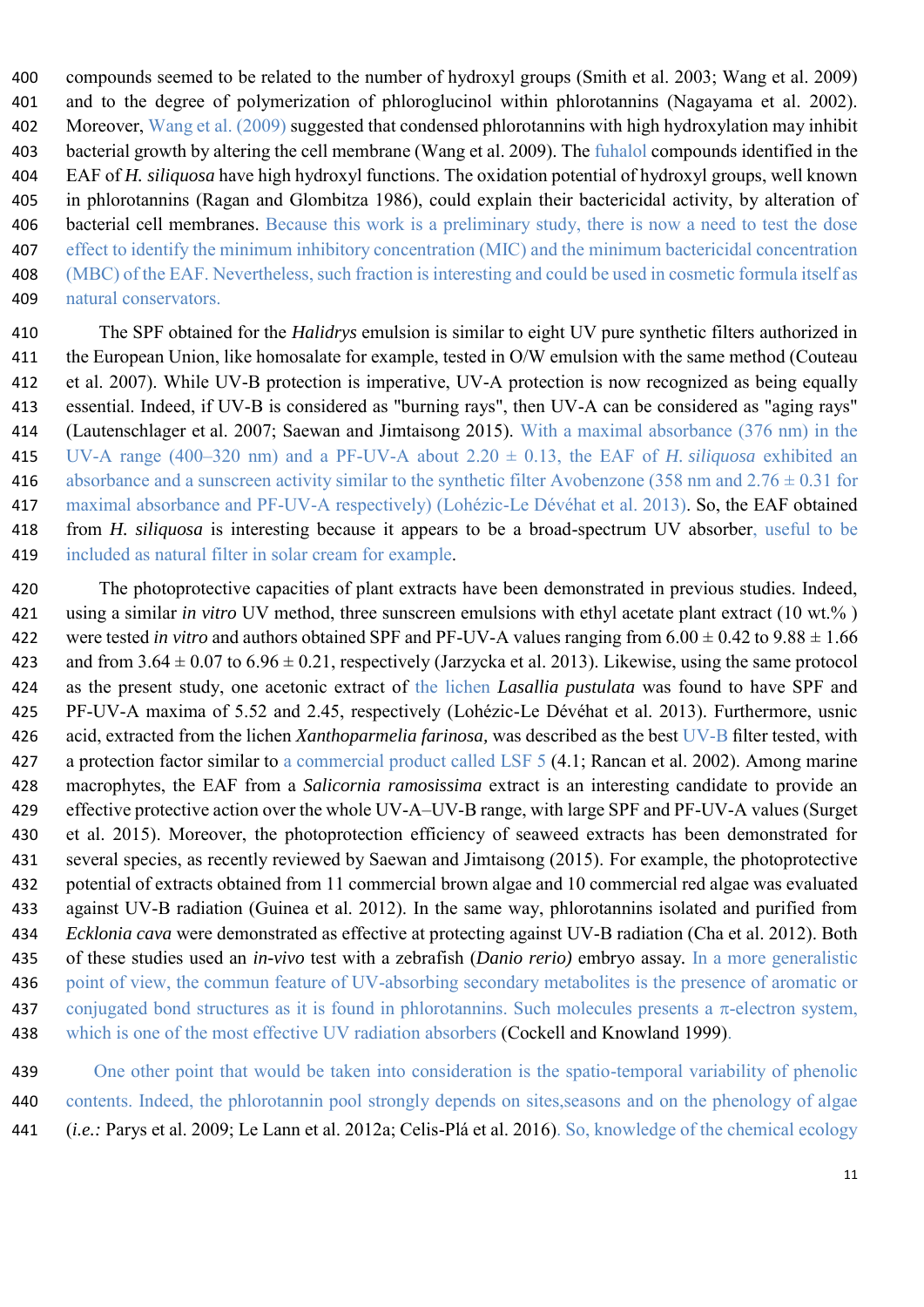of potentially exploitable species is essential to identify the best sites and seasons for the highest bioactivities.

#### **Conclusions**

 This study emphasized, for the first time, the sunscreen potential and strong antioxidant and antibacterial capacities of a mix of four small phlorotannins, *i.e.*, di and tri-phlorethols and tri- and tetra-fuhalols, from the brown macroalga *Halidrys siliquosa*. The antioxidant and sunscreen activities were found to be equivalent to several commercial antioxidant molecules and to some synthetic UV filters. Moreover, the correlation found between antioxidant activities and total phenolic content supports the involvement of phenolic compounds in the antioxidant mechanisms. Furthermore, the EAF showed bactericidal activities against *Pseudomonas aeruginosa*, *Staphylococcus aureus* and *Escherichia coli,* which represents interesting properties for proposing these compounds as natural preservatives in 454 cosmetics for example. These findings therefore highlight the potential of this brown seaweed as a natural source of phytochemicals with several biological activities of interest to both the cosmetics and pharmaceutical industries. Nevertheless, it would be worth carrying out additional experiments in order to evaluate the photostability of compounds over time, and to check for the absence of cytotoxicity so they can be used in formulations. Moreover, because our results suggest that bioactivities of the EAF are derived 459 from the synergy between the active phlorotannins, other further studies need to be carried out to isolate and to separately test the bioactive compounds present in the active fraction in order to gain a better understanding of their mechanisms of action*.*

 **Acknowledgments:** This work was co-financed with the support of the European Union ERDF - Atlantic Area Programme, MARMED project no. 2011-1/164 and the project RIV-ALG (n° 13006760), financed by CBB Development, and the region Bretagne (France). Authors from LEMAR would like to thank the Labex Mer initiative, a State Grant from the French Agence Nationale de la Recherche (ANR) in the "Investissements d'avenir" Program (reference ANR-10-LABX-19-01, Labex Mer). The first author thanks Alexandre Canton for his assistance during the extraction and purification process, and Helen McCombie for reviewing English.

 **Author Contributions:** Klervi Le Lann, Valérie Stiger-Pouvreau and Laurence Coiffard conceived and designed the experiments; Klervi Le Lann, Gwladys Surget, Céline Couteau, Stéphane Cérantola and Fanny Gaillard performed the experiments; Klervi Le Lann analyzed the data; Mayalen Zubia, Fabienne Guérard, Nathalie Poupart and Valérie Stiger-Pouvreau contributed materials and analysis tools; Klervi Le Lann, Valérie Stiger-Pouvreau, Fabienne Guérard, Gwladys Surget, Stéphane Cérantola, Mayalen Zubia and Laurence Coiffard wrote the paper.

 **Conflicts of Interest**: The authors declare no conflict of interest. This article does not contain any studies with live animals performed by any of the authors. All authors contributed significantly to this work and are in agreement with the content of the manuscript.

- 
- 
-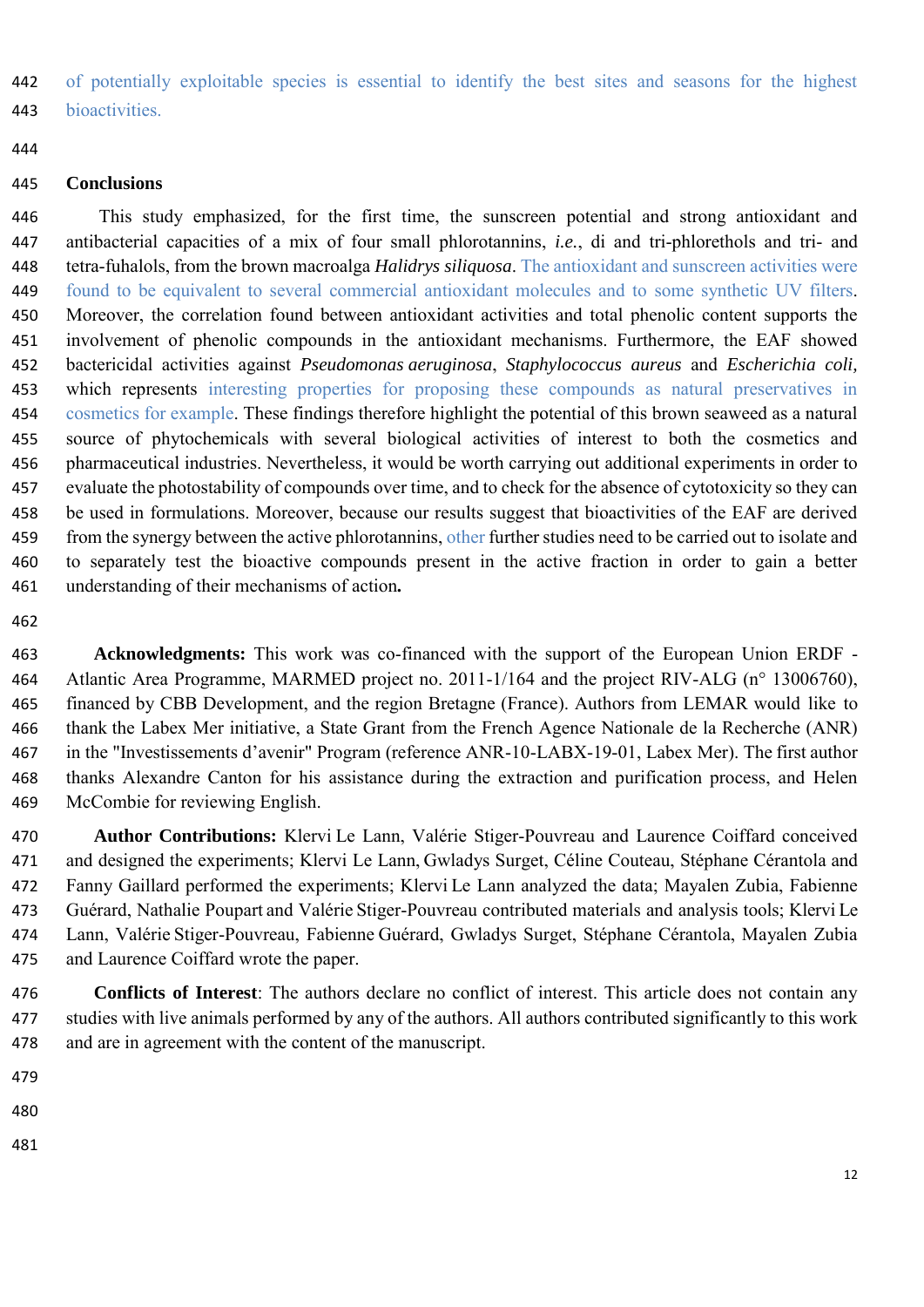| 482 | <b>References</b>                                                                                        |
|-----|----------------------------------------------------------------------------------------------------------|
| 483 | Ar Gall E, Lelchat F, Hupel M, Jegou C, Stiger-Pouvreau V (2015) Chapter 7. Extraction and purification  |
| 484 | of phenols (phlorotannins) from brown algae. In Natural Products from Marine Algae: Methods and          |
| 485 | Protocols, Eds. D.B. Stengel et S. Connan. Springer, © Springer Science+Business Media New York          |
| 486 | 2015. Vol. 1308: 131-143                                                                                 |
| 487 | Bourgougnon N, Stiger-Pouvreau V (2011) Chemodiversity and bioactivity within red and brown              |
| 488 | macroalgae along the French coasts, Metropole and Overseas Departements and Territories. In: Kim         |
| 489 | S-K (ed) Handbook of Marine Macroalgae. John Wiley & Sons, Ltd, pp 58–105                                |
| 490 | Cao G, Alessio HM, Cutler RG (1993) Oxygen-radical absorbance capacity assay for antioxidants. Free      |
| 491 | Radic Biol Med 14:303-311.                                                                               |
| 492 | Celis-Plá PSM, Bouzon ZL, Hall-Spencer JM, et al (2016) Seasonal biochemical and photophysiological      |
| 493 | responses in the intertidal macroalga Cystoseira tamariscifolia (Ochrophyta). Mar Environ Res            |
| 494 | 115:89-97.                                                                                               |
| 495 | Cérantola S, Breton F, Gall EA, Deslandes E (2006) Co-occurrence and antioxidant activities of fucol and |
| 496 | fucophlorethol classes of polymeric phenols in <i>Fucus spiralis</i> . Bot Mar 49:347–351.               |
| 497 | Cha S-H, Ko C-I, Kim D, Jeon Y-J (2012) Protective effects of phlorotannins against ultraviolet B        |
| 498 | radiation in zebrafish (Danio rerio). Vet Dermatol 23:51-e12.                                            |
| 499 | Chua M-T, Tung Y-T, Chang S-T (2008) Antioxidant activities of ethanolic extracts from the twigs of      |
| 500 | Cinnamomum osmophloeum. Bioresour Technol 99:1918-1925.                                                  |
| 501 | Cockell CS, Knowland J (1999) Ultraviolet radiation screening compounds. Biol Rev Camb Philos Soc        |
| 502 | 74:311-345.                                                                                              |
| 503 | Couteau C, Pommier M, Paparis E, Coiffard LJM (2007) Study of the efficacy of 18 sun filters authorized  |
| 504 | in European Union tested in vitro. Pharm - Pharmazie 62 (6):449-452                                      |
| 505 | Diffey BL, Robson J (1989) A new substrate to measure sunscreen protection factors throughout the        |
| 506 | ultraviolet spectrum. J Soc Cosmet Chem 40:127-133.                                                      |
| 507 | Dudonné S, Vitrac X, Coutière P, Woillez M, Mérillon JM (2009) Comparative study of antioxidant          |
| 508 | properties and total phenolic content of 30 plant extracts of industrial interest using DPPH, ABTS,      |
| 509 | FRAP, SOD, and ORAC assays. J Agric Food Chem 57:1768-1774.                                              |

 El-Boury S, Couteau C, Boulande L, Paparis E, Coiffard L J M (2007) Effect of the combination of organic and inorganic filters on the Sun Protection Factor (SPF) determined by in vitro method. Int J Pharm 340:1–5.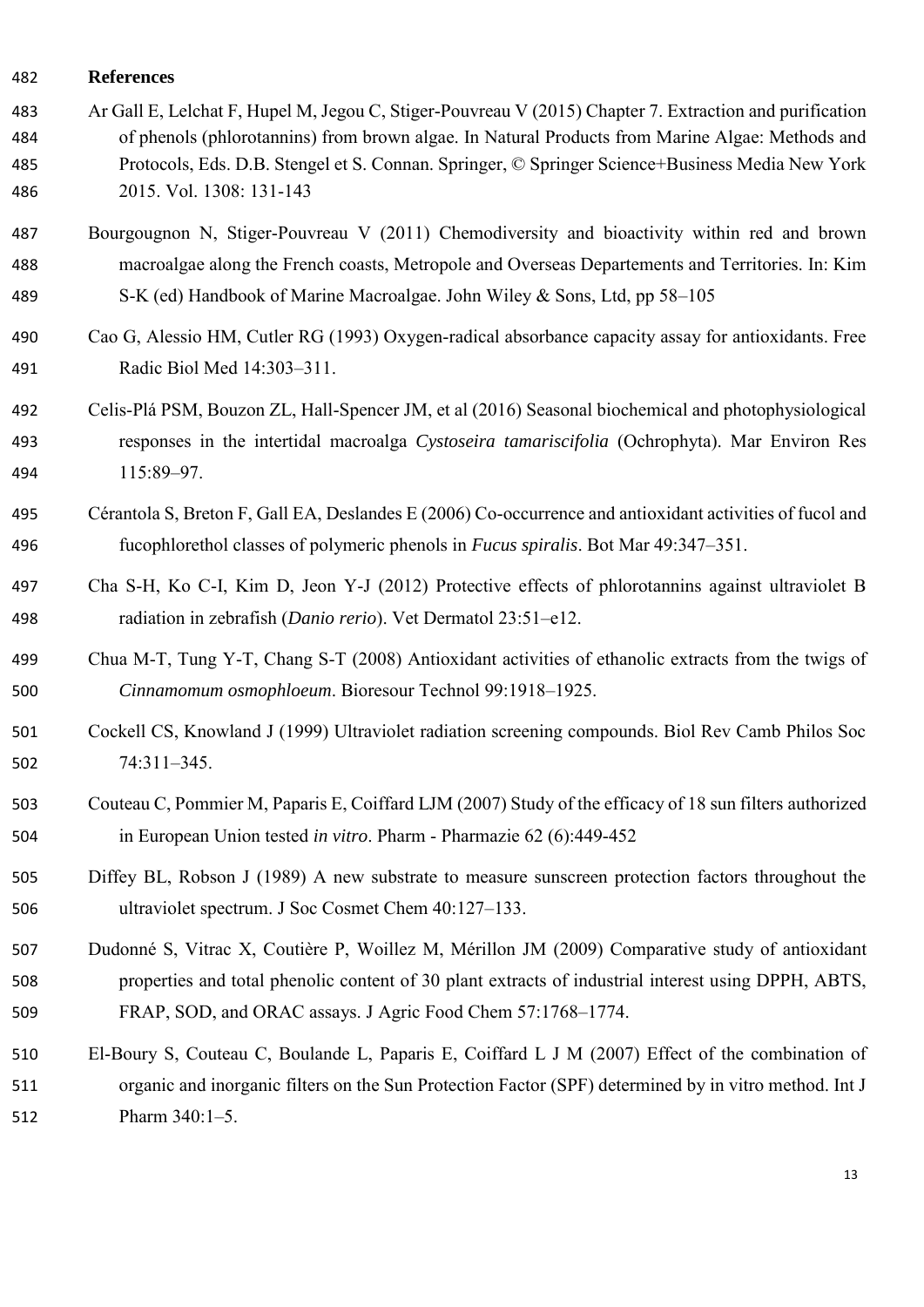- Eom S-H, Kim Y-M, Kim S-K (2012) Antimicrobial effect of phlorotannins from marine brown algae. Food Chem Toxicol 50:3251–3255.
- European Pharmacopoeia 7.0 2011. https://www.edqm.eu. Accessed 27 Oct 2015
- Frankel EN, Meyer AS (2000) The problems of using one-dimensional methods to evaluate multifunctional food and biological antioxidants. J Sci Food Agric 80:1925–1941.
- Fujii Y, Tanaka R, Miyake H, et al (2013) Evaluation for antioxidative properties of phlorotannins
- isolated from the brown alga *Eisenia bicyclis*, by the H-ORAC method. Food Nutr Sci 04:78–82. doi: 10.4236/fns.2013.48A010
- Fukumoto LR, Mazza G (2000) Assessing antioxidant and prooxidant activities of phenolic compounds. J Agric Food Chem 48:3597–3604.
- Glombitza K-W, Rosener H-U, Müller D (1975) Bifuhalol und diphlorethol aus *Cystoseira tamariscifolia*. Phytochemistry 14:1115–1116.
- Glombitza K-W, Sattler E (1973) Trifuhalol, ein neuer triphenyldiäther aus *Halidrys siliquosa* (1). Tetrahedron Lett 14:4277–4280.
- Guinea M, Franco V, Araujo-Bazán L, Rodríguez-Martín I, González S (2012) In vivo UVB-photoprotective activity of extracts from commercial marine macroalgae. Food Chem Toxicol 50:1109–1117.
- Harnita ANI, Santosa IE, Martono S, Sudarsono S, Widyarini S, Harren FJ (2013) Inhibition of lipid peroxidation induced by ultraviolet radiation by crude phlorotannis isolated from brown algae *Sargassum hystrix* v. *buxifolium* C. Agardh. Indones J Chem 13:14–20.
- Heffernan N, Brunton NP, FitzGerald RJ, Smyth TJ (2015) Profiling of the Molecular Weight and Structural Isomer Abundance of Macroalgae-Derived Phlorotannins. Mar Drugs 13:509–528.
- Huang D, Ou B, Prior RL (2005) The chemistry behind antioxidant capacity assays. J Agric Food Chem 53:1841–1856.
- Huang W-Y, Majumder K, Wu J (2010) Oxygen radical absorbance capacity of peptides from egg white protein ovotransferrin and their interaction with phytochemicals. Food Chem 123:635–641.
- Huovinen P, Gómez I (2015) UV sensitivity of vegetative and reproductive tissues of two antarctic brown algae is related to differential allocation of phenolic substances. Photochem Photobiol 91(6):1382-1388.
- Ichihashi M, Ueda M, Budiyanto A, Bito T, Oka M, Fukunaga M, Horikawa T (2003) UV-induced skin damage. Toxicology 189:21–39.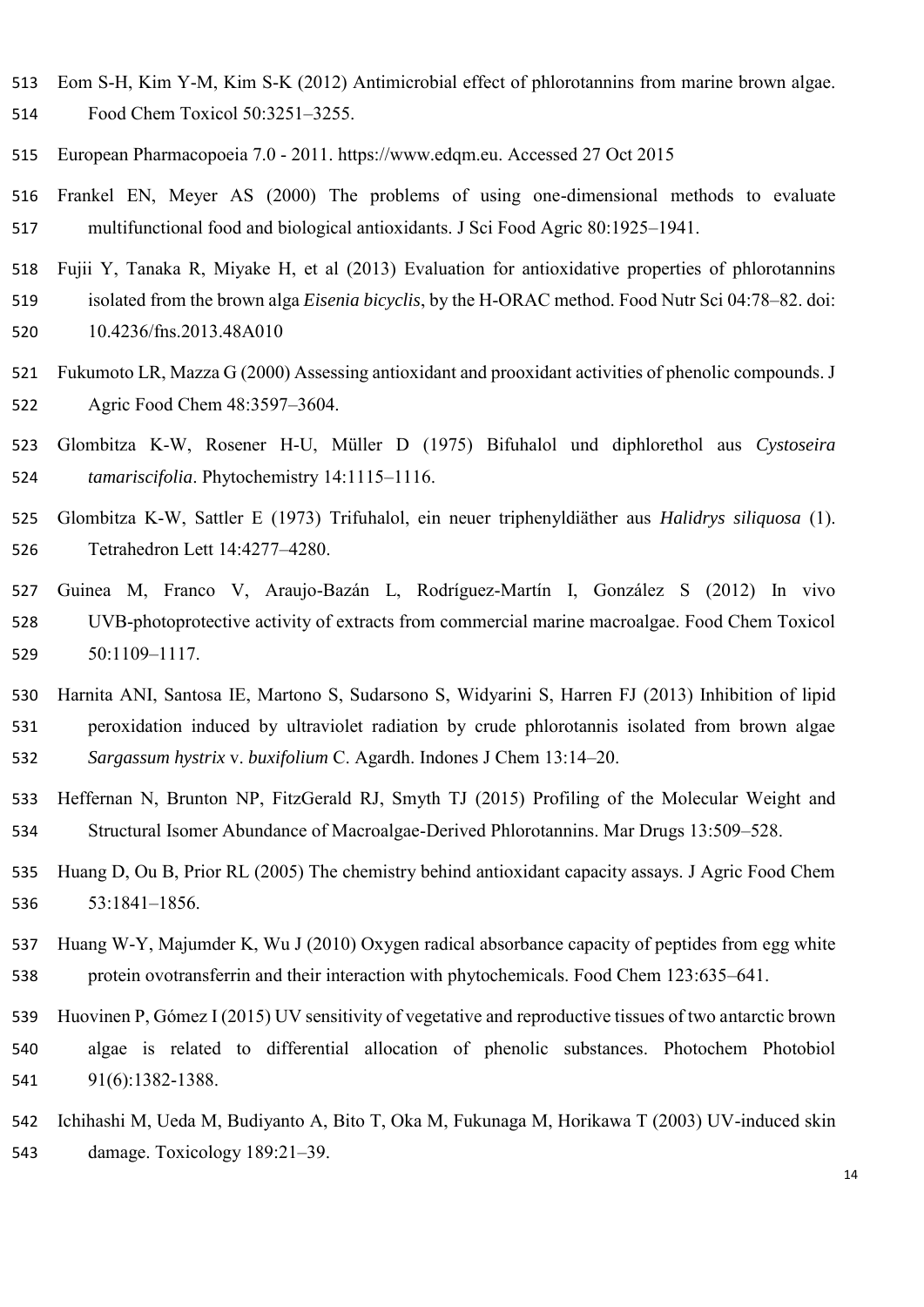- Ishimoto H, Tai A, Yoshimura M, Amakura, Y, Yoshida T, Hatano T, Ito H (2012) Antioxidative properties of functional polyphenols and their metabolites assessed by an ORAC assay. Biosci Biotechnol Biochem 76:395–399.
- Jarzycka A, Lewińska A, Gancarz R, Wilk KA (2013) Assessment of extracts of *Helichrysum arenarium, Crataegus monogyna, Sambucus nigra* in photoprotective UVA and UVB; photostability in cosmetic emulsions. J Photochem Photobiol B 128:50–57.
- Jégou C, Kervarec N, Cérantola S, Bihannic I, Stiger-Pouvreau V (2015) NMR use to quantify phlorotannins. The case of *Cystoseira tamariscifolia*, a phloroglucinol-producing brown macroalga in Brittany (France). Talanta 135:1-6.
- Kang Y-M, Eom S-H, Kim Y-M (2013) Protective effect of phlorotannins from *Eisenia bicyclis* against lipopolysaccharide-stimulated inflammation in HepG2 cells. Environ Toxicol Pharmacol 35:395–401.
- Kaur C, Kapoor HC (2002) Anti-oxidant activity and total phenolic content of some Asian vegetables. Int J Food Sci Technol 37:153–161.
- Keusgen M, Glombitza K-W (1995) Phlorethols, fuhalols and their derivatives from the brown alga *Sargassum spinuligerum*. Phytochemistry 38:975–985.
- Kim A-R, Shin T-S, Lee M-S, et al (2009) Isolation and identification of phlorotannins from *Ecklonia stolonifera* with antioxidant and anti-inflammatory properties. J Agric Food Chem 57:3483–3489.
- Koleva II, Van Beek TA, Linssen JPH, Groot AD, Evstatieva LN (2002) Screening of plant extracts for antioxidant activity: a comparative study on three testing methods. Phytochem Anal 13:8–17.
- Kornprobst J-M (2010) Encyclopedia of Marine Natural Products. John Wiley & Sons
- Lautenschlager S, Wulf HC, Pittelkow MR (2007) Photoprotection. The Lancet 370:528–537.
- Le Lann K, Connan S, Stiger-Pouvreau V (2012a) Phenology, TPC and size-fractioning phenolics variability in temperate Sargassaceae (Phaeophyceae, Fucales) from Western Brittany: native vs. introduced species. Mar Environ Res 80:1–11.
- 569 Le Lann K, Ferret C, VanMee E, Spagnol C, Lhuillery M, Payri C, Stiger-Pouvreau V (2012b) Total phenolic, size-fractionated phenolics and fucoxanthin content of tropical Sargassaceae (Fucales, Phaeophyceae) from the South Pacific Ocean: Spatial and specific variability. Phycol Res 60:37–50.
- Le Lann K, Jégou C, Stiger-Pouvreau V (2008) Effect of different conditioning treatments on total phenolic content and antioxidant activities in two Sargassacean species: Comparison of the frondose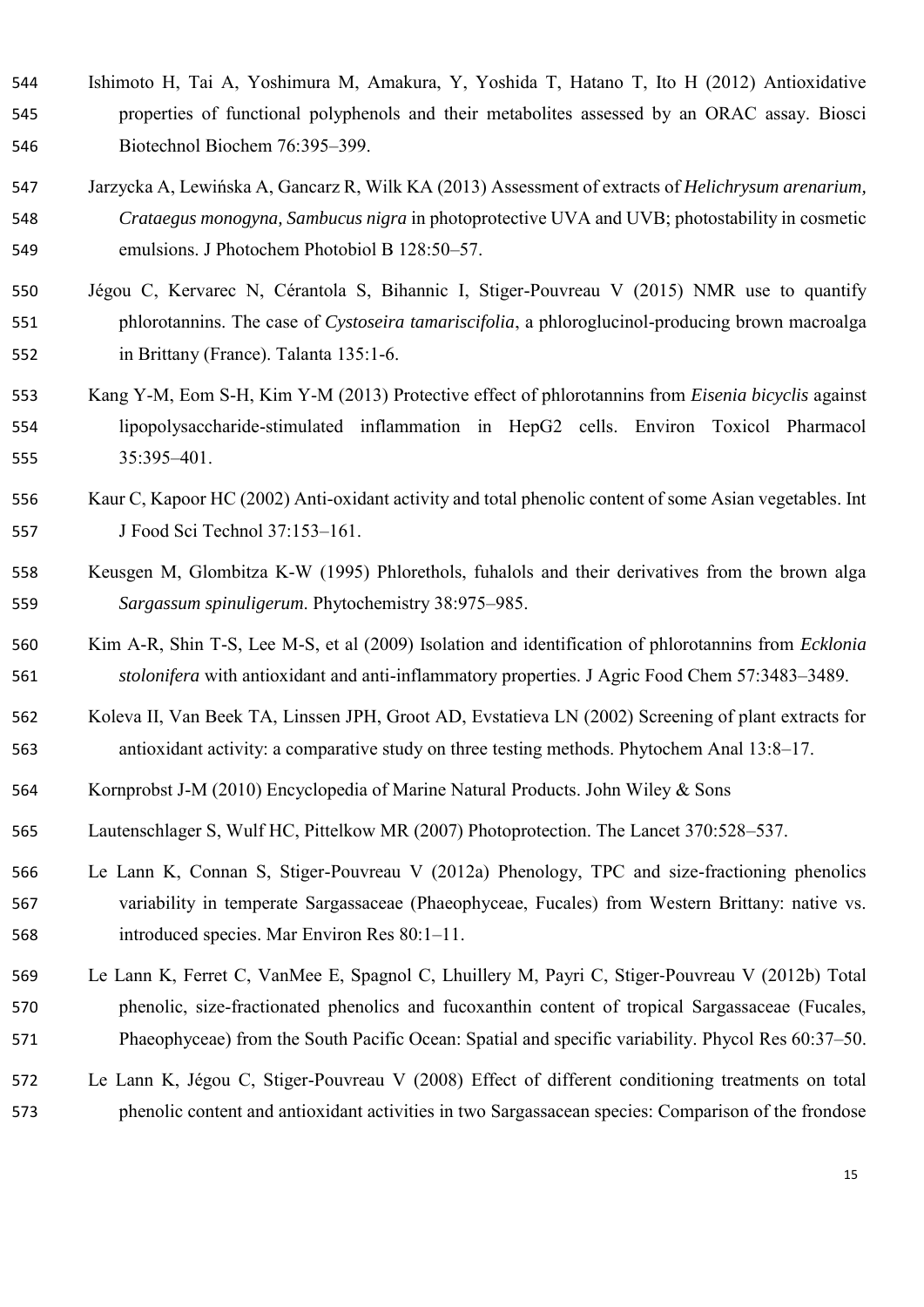- *Sargassum muticum* (Yendo) Fensholt and the cylindrical *Bifurcaria bifurcata* R. Ross. Phycol Res 56:238–245.
- Liu H, Zhao L, Guo S, Xia Y, Zhou P (2011) Modification of fish skin collagen film and absorption property of tannic acid. J Food Sci Technol.
- Li Y-X, Wijesekara I, Li Y, Kim S-K (2011) Phlorotannins as bioactive agents from brown algae. Process Biochem 46:2219–2224.
- Lohézic-Le Dévéhat F, Legouin B, Couteau C, Boustie J, Coiffard L (2013) Lichenic extracts and metabolites as UV filters. J Photochem Photobiol B 120:17–28.
- McInnes AG, Ragan MA, Smith DG, Walter JA (1984) High-molecular-weight phloroglucinol-based tannins from brown algae: Structural variants. Hydrobiologia 116-117:597–602.
- Montero L, Sánchez-Camargo AP, García-Cañas V, et al (2016) Anti-proliferative activity and chemical characterization by comprehensive two-dimensional liquid chromatography coupled to mass spectrometry of phlorotannins from the brown macroalga *Sargassum muticum* collected on North-Atlantic coasts. J Chromatogr A 1428:115–125.
- Nagayama K, Iwamura Y, Shibata T, et al (2002) Bactericidal activity of phlorotannins from the brown alga *Ecklonia kurome*. J Antimicrob Chemother 50:889–893.
- Parys S, Kehraus S, Krick A, Glombitza KW, Carmeli S, Klimo K, Gerhäuser C, König GM (2010) In vitro chemopreventive potential of fucophlorethols from the brown alga *Fucus vesiculosus* L. by anti-oxidant activity and inhibition of selected cytochrome P450 enzymes. Phytochemistry 71:221–229.
- Parys S, Kehraus S, Pete R, Küpper FC, Glombitza KW, König GM (2009) Seasonal variation of polyphenolics in *Ascophyllum nodosum* (Phaeophyceae). Eur J Phycol 44:331–338.
- Pavia H, Brock E (2000) Extrinsic factors influencing phlorotannin production in the brown alga *Ascophyllum nodosum*. Mar Ecol Process Ser 193:285–294.
- Ragan MA, Glombitza K-W (1986) Pholorotannins, brown algal polyphenols. Prog Phycol Res 4:129–241.
- Rancan F, Rosan S, Boehm K, Fernández E, Hidalgo ME, Quihot W, Rubio C, Boehm F, Piazena H,
- Oltmanns U (2002) Protection against UVB irradiation by natural filters extracted from lichens. J
- Photochem Photobiol B 68:133–139.
- Saewan N, Jimtaisong A (2015) Natural products as photoprotection. J Cosmet Dermatol 14:47–63.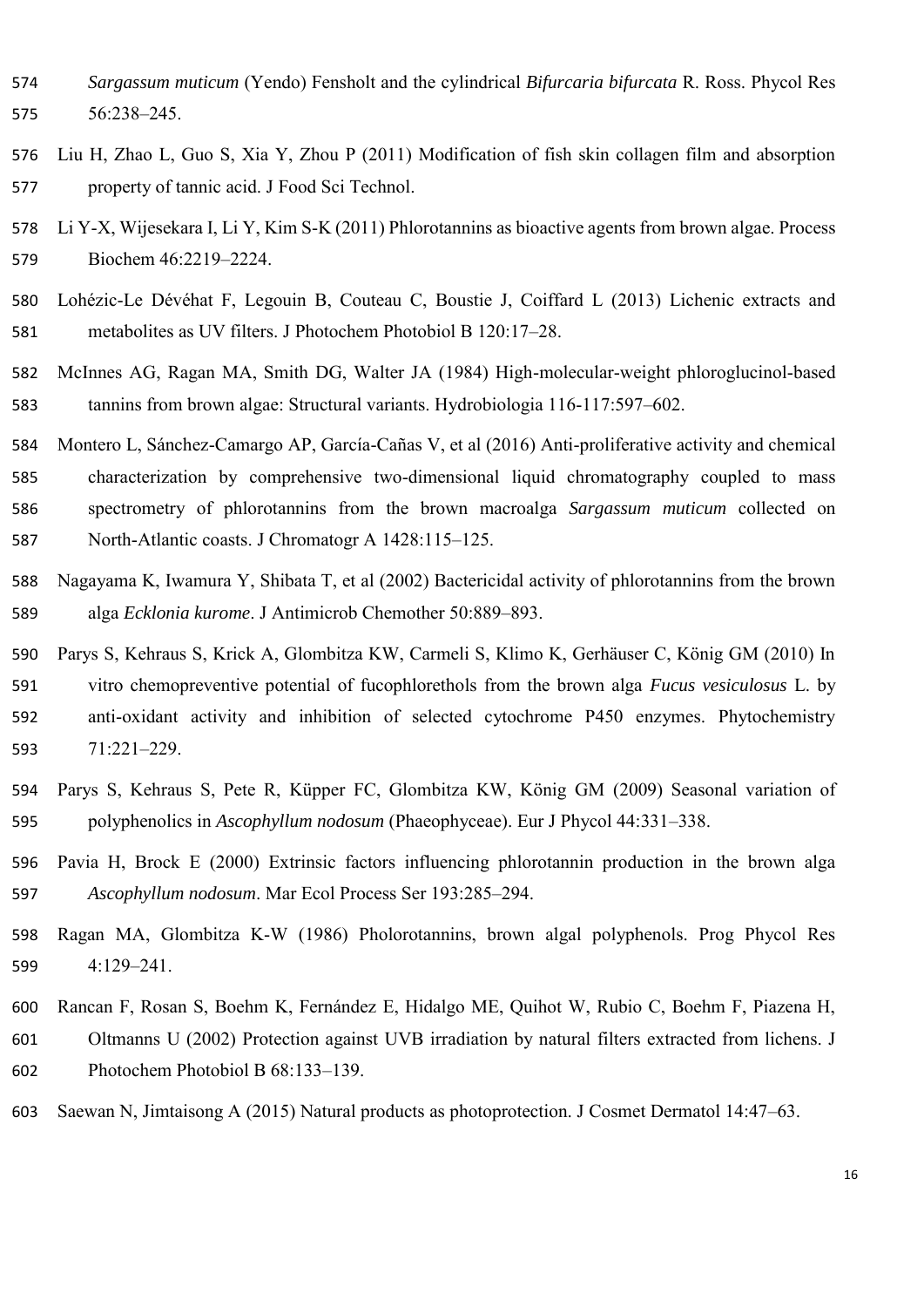- Sambandan DR, Ratner D (2011) Sunscreens: An overview and update. J Am Acad Dermatol 64:748–758.
- Sattler E, Glombitza K-W, Wehrli FW, Eckhardt G (1977) Antibiotica aus algen—XVI : Polyhydroxyphenyläther aus der Phaeophycee *Halidrys siliquosa*. Tetrahedron 33:1239–1244.
- Schoenwaelder MEA (2002) The occurrence and cellular significance of physodes in brown algae. Phycologia 41:125–139.
- Shibata T, Nagayama K, Sugiura S, Makino S, Ueda M, Tamaru Y (2015) Analysis on Composition and Antioxidative Properties of Phlorotannins Isolated from Japanese *Eisenia* and *Ecklonia* Species. Am J Plant Sci 06:2510–2521.
- Singh IP, Bharate SB (2006) Phloroglucinol compounds of natural origin. Nat Prod Rep 23:558–591.
- Smith AH, Imlay JA, Mackie RI (2003) Increasing the oxidative stress response allows *Escherichia coli* to overcome inhibitory ffects of condensed Tannins. Appl Environ Microbiol 69:3406–3411.
- Stiger-Pouvreau V, Jégou C, Cérantola S, Guérard F, Le Lann K (2014) Phlorotannins in Sargassaceae Species from Brittany (France). In: Advances in Botanical Research. Elsevier, pp 379–411
- Surget G, Stiger-Pouvreau V, Le Lann K, Kervarec N, Couteau C, Coiffard LJM, Gaillard F, Cahier K, Guérard F, Poupart N (2015) Structural elucidation, in vitro antioxidant and photoprotective capacities of a purified polyphenolic-enriched fraction from a saltmarsh plant. J Photochem Photobiol B 143:52–60.
- Swanson AK, Druehl LD (2002) Induction, exudation and the UV protective role of kelp phlorotannins. Aquat Bot 73:241–253.
- Tanniou A, Vandanjon L, Incera M, Serrano Leon E, Husa V, Le Grand J, Nicolas JL, Poupart N, Kervarec N, Engelen A, Walsh R, Guerard F, Bourgougnon N, Stiger-Pouvreau V (2014) Assessment of the spatial variability of phenolic contents and associated bioactivities in the invasive alga *Sargassum muticum* sampled along its European range from Norway to Portugal. J Appl Phycol 26:1215–1230.
- Thomas P, Swaminathan A, Lucas RM (2012) Climate change and health with an emphasis on interactions with ultraviolet radiation: a review. Glob Change Biol 18:2392–2405.
- Turkmen N, Velioglu YS, Sari F, Polat G (2007) Effect od extraction conditions on measured total polyphenol contents and antioxidant and antibacterial activities of Black Tea. Molecules 12:484–496.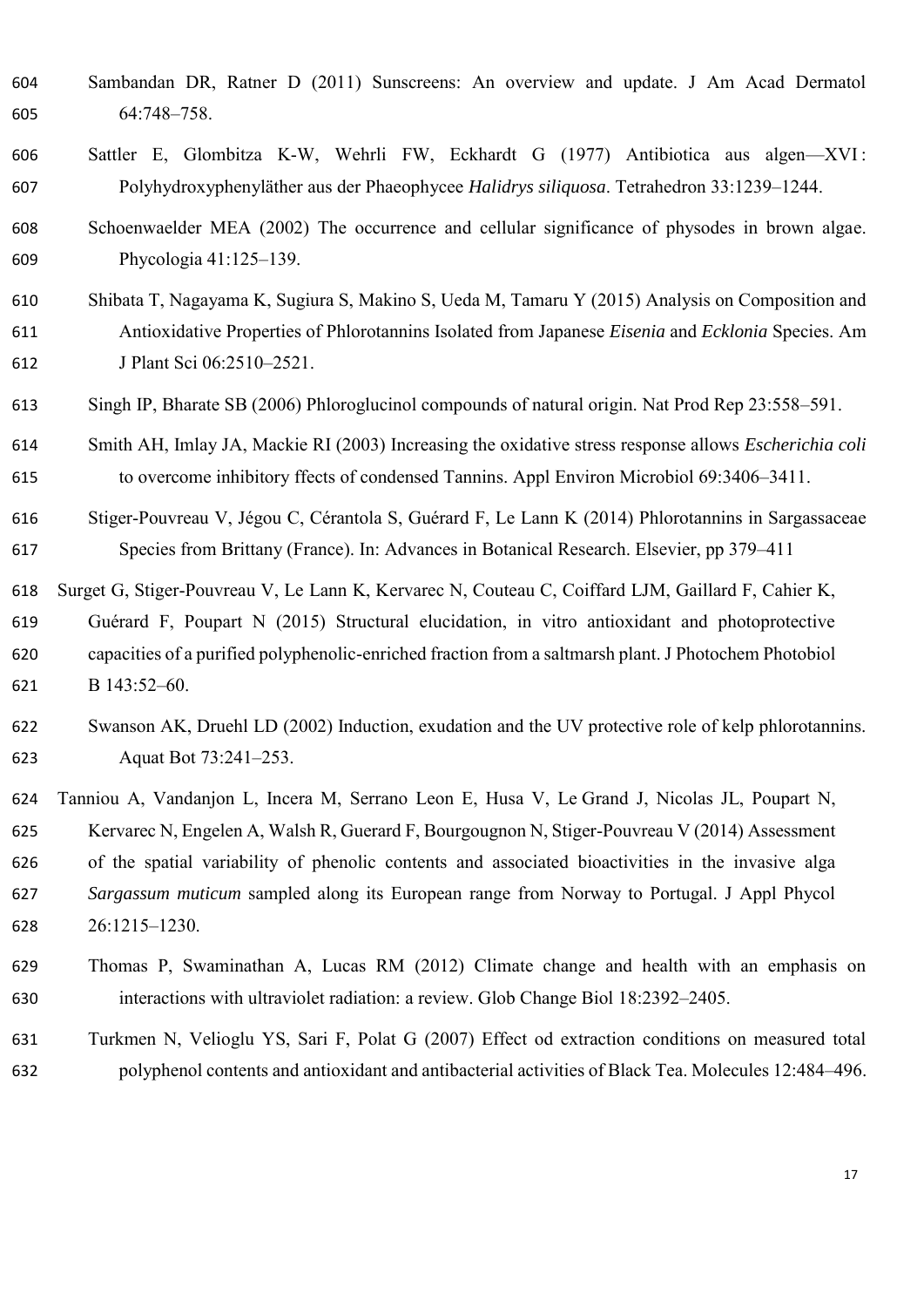- Wang T, Jónsdóttir R, Liu H, Gu L, Kristinsson HG, Raghavan S, .la fsdóttir G (2012) Antioxidant capacities of phlorotannins extracted from the brown algae *Fucus vesiculosus*. J Agric Food Chem 60:5874–5883.
- Wang T, Jónsdóttir R, Ólafsdóttir G (2009) Total phenolic compounds, radical scavenging and metal chelation of extracts from Icelandic seaweeds. Food Chem 116:240–248.
- Zhu QY, Hackman RM, Ensunsa JL, Holt RR, Keen CL (2002) Antioxidative activities of Oolong Tea. J Agric Food Chem 50:6929–6934.
- Zubia M, Fabre MS, Kerjean V, Le Lann K, Stiger-Pouvreau V, Fauchon M, Deslandes E (2009) Antioxidant and antitumoural activities of some Phaeophyta from Brittany coasts. Food Chem 116:693–701.
-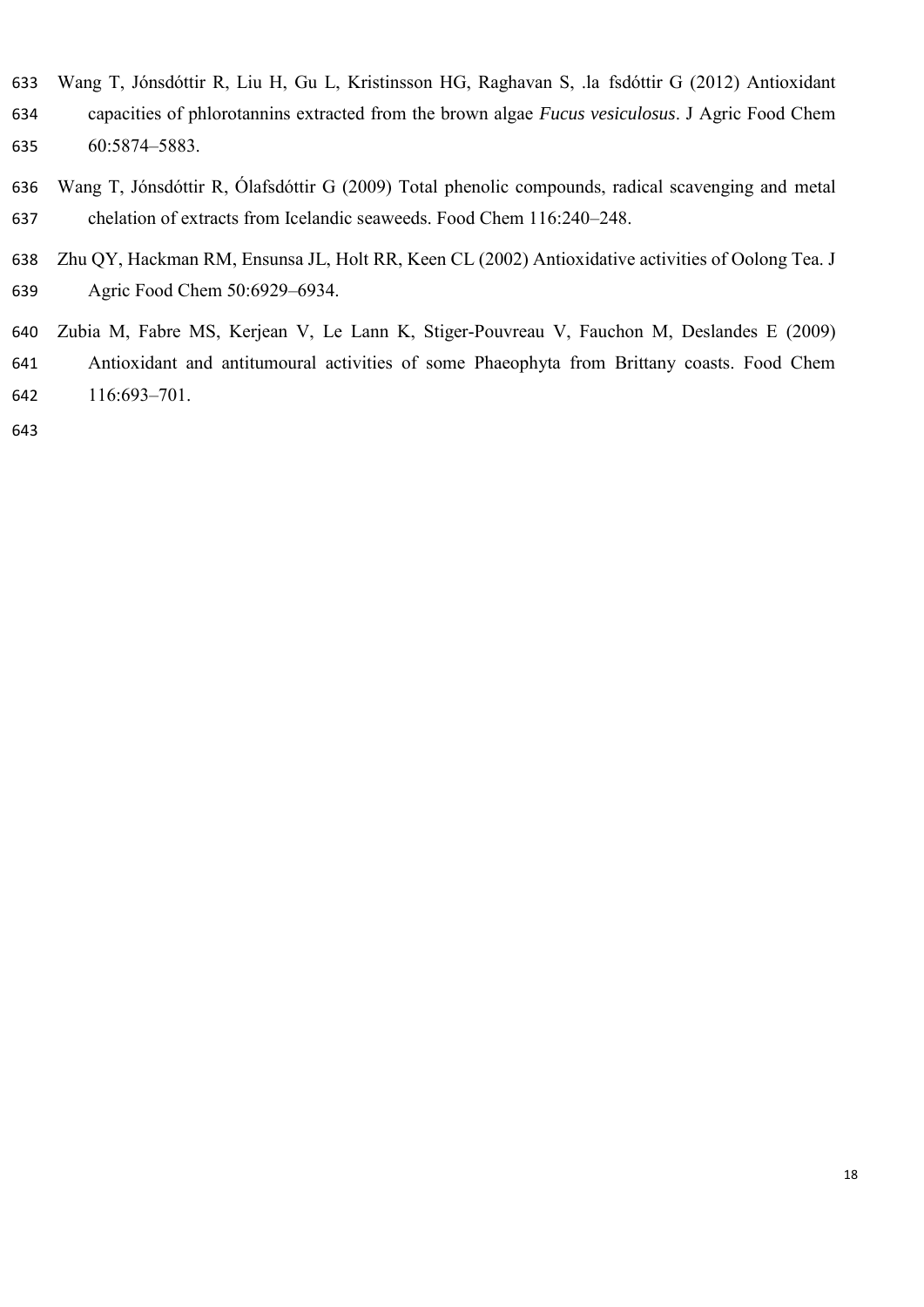$\overline{\mathbf{r}}$ 

**Figure 1**. Procedure of liquid:liquid purification carried out on the hydroethanolic crude extract of *Halydris siliquosa*.

**Figure 2.** <sup>1</sup>H NMR spectrum of the ethyl acetate fraction of the brown macroalga *Halidrys siliquosa* (in MeOD), focusing on the aromatic region.

Figure 3. Principal component analysis (PCA), applied to the active variables of radicalscavenging activity (DPPH), reducing power assay (RP), superoxide anion-scavenging test (NBT) and the β-carotene bleaching method (BCBM).

**Figure 4.** HMBC contour plots of the ethyl acetate fraction of *Halidrys siliquosa* (in MeOD)

**Figure 5.** Chemical structures of phlorotannins identified in the ethyl acetate fraction of the brown alga *Halidrys siliquosa.*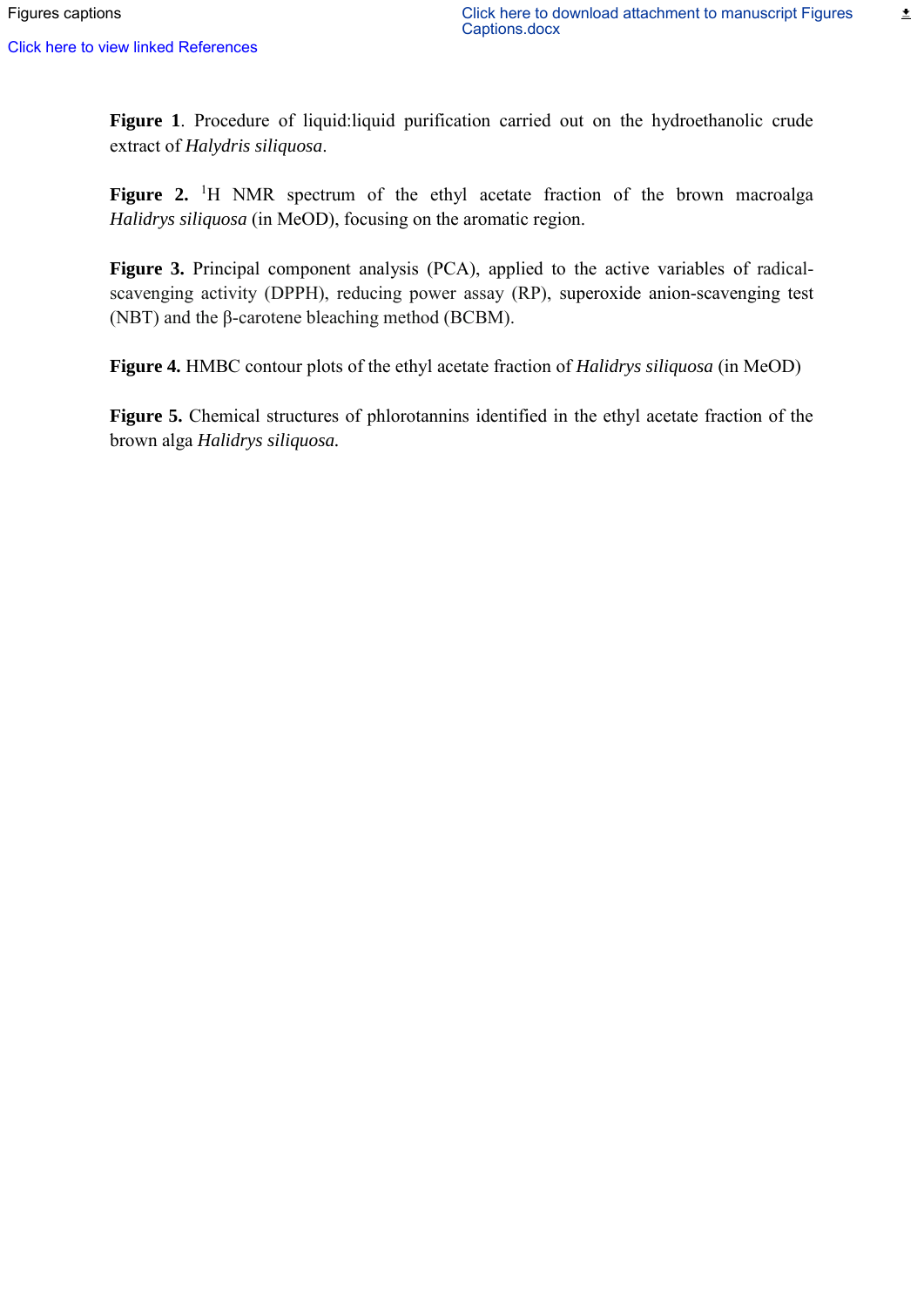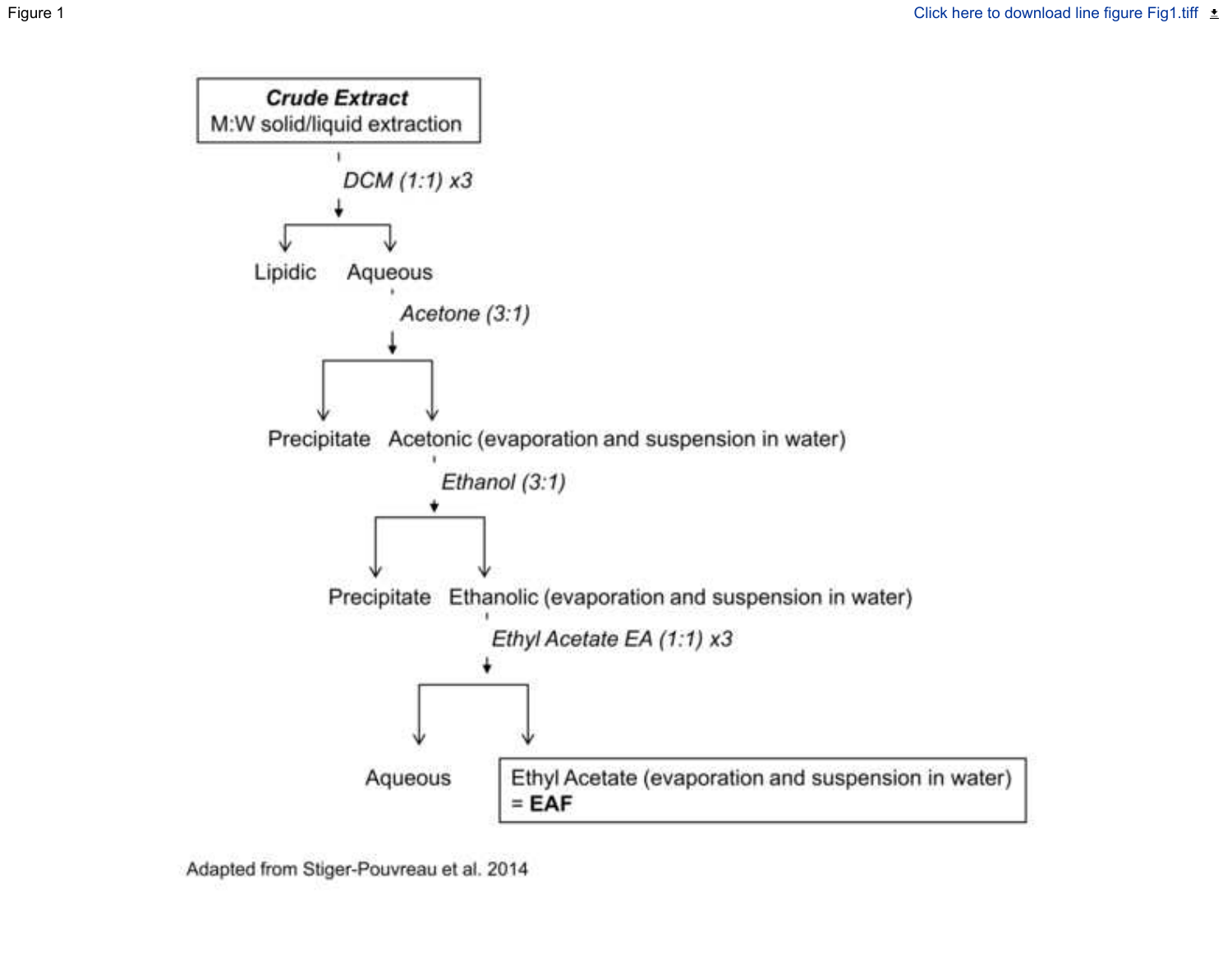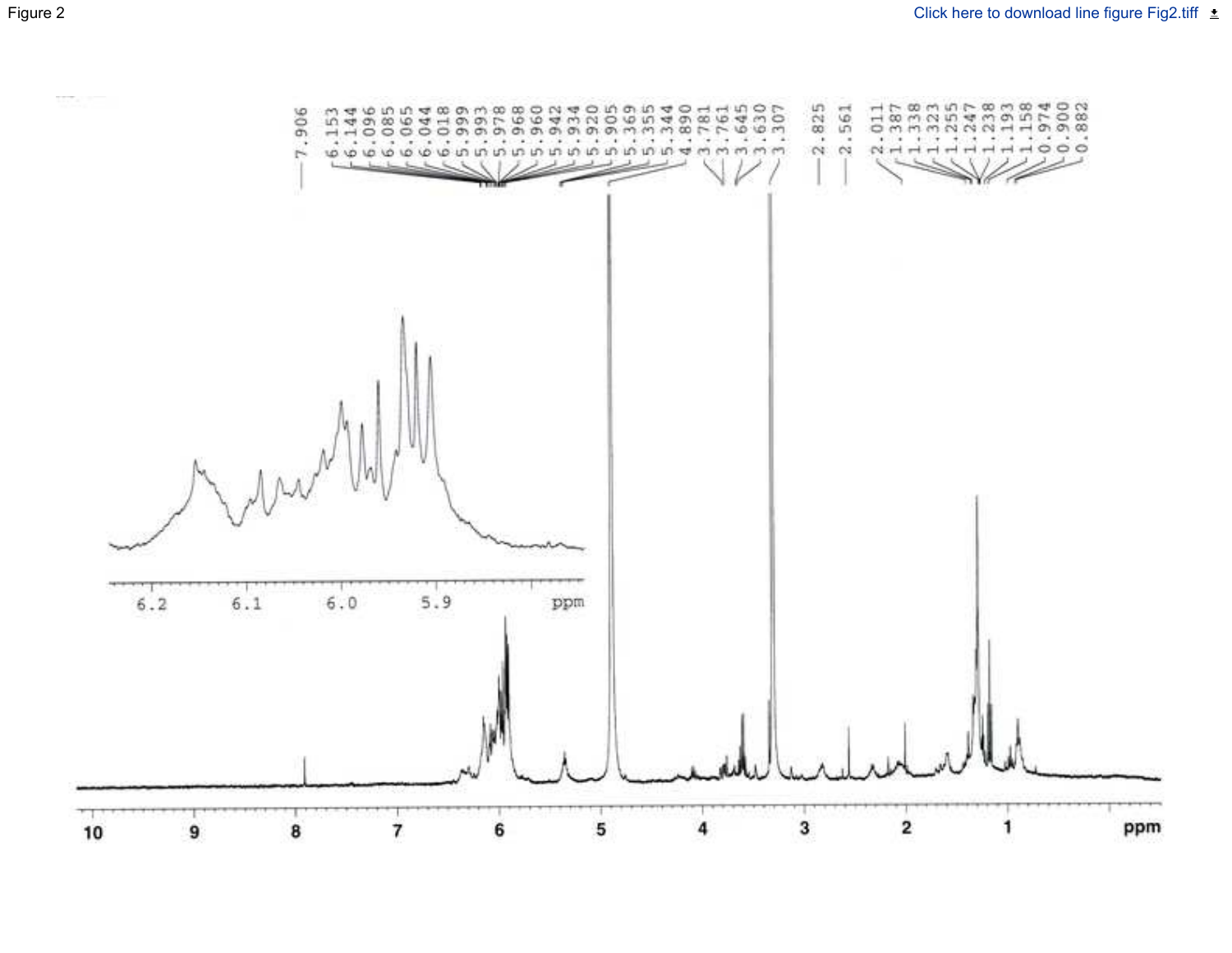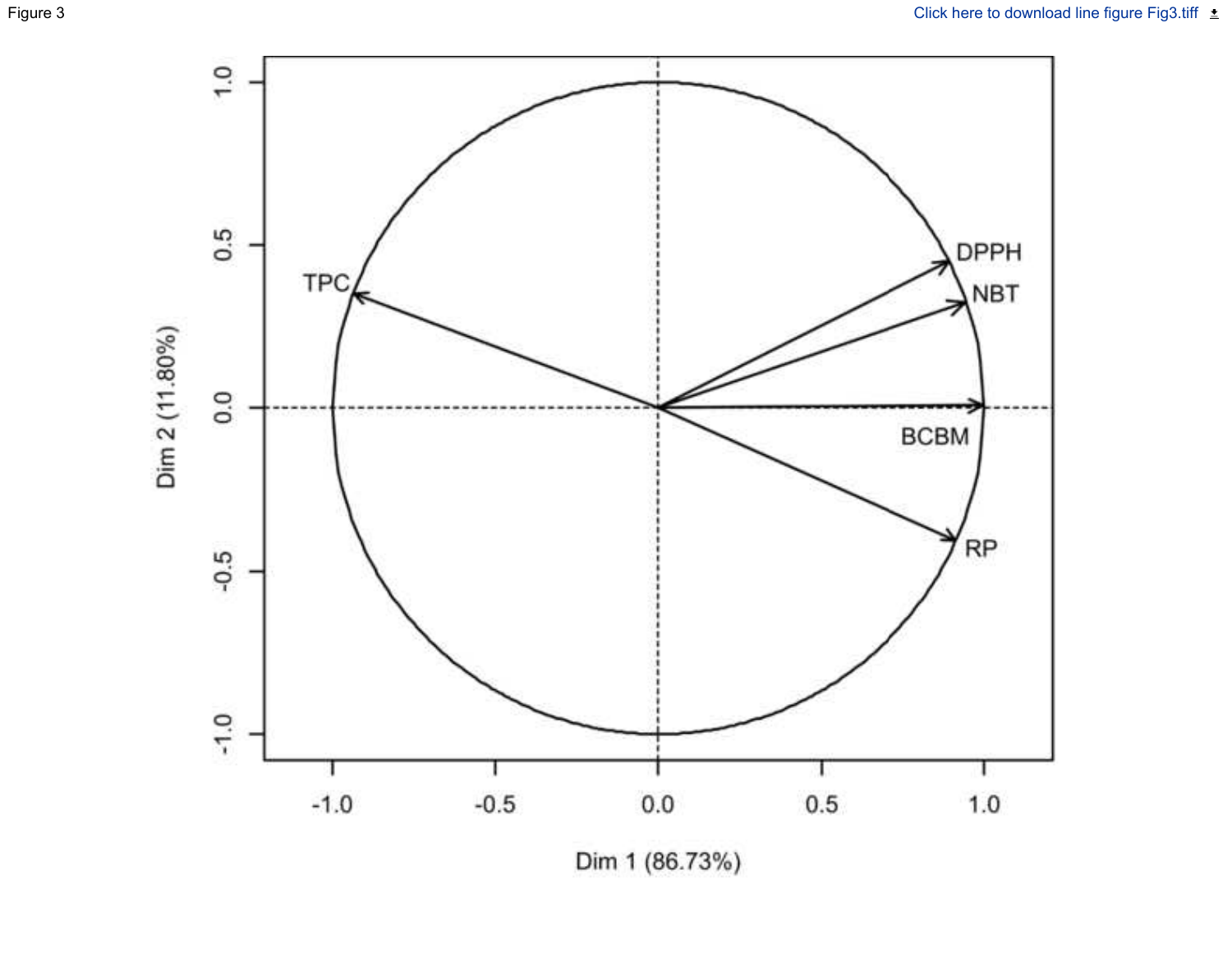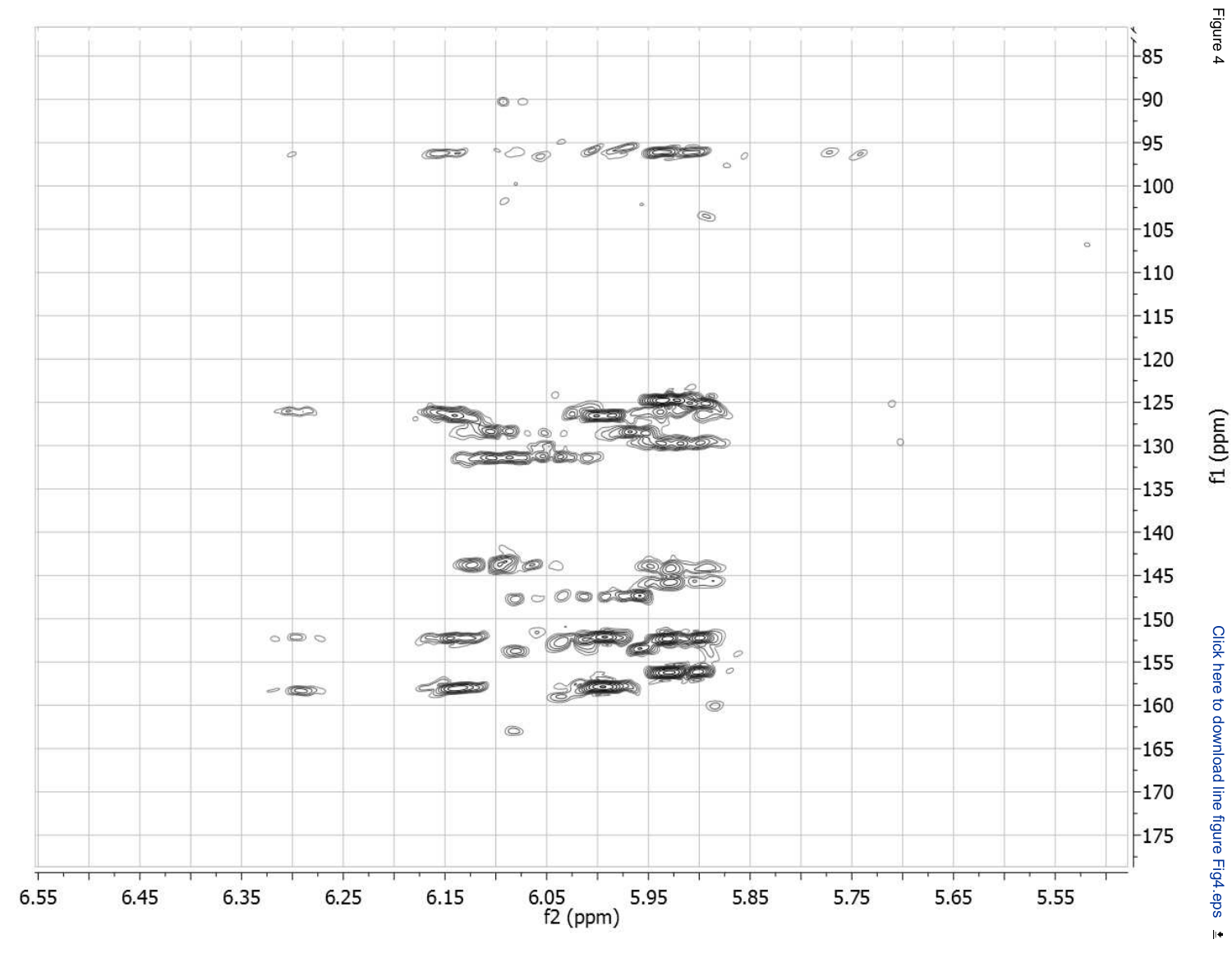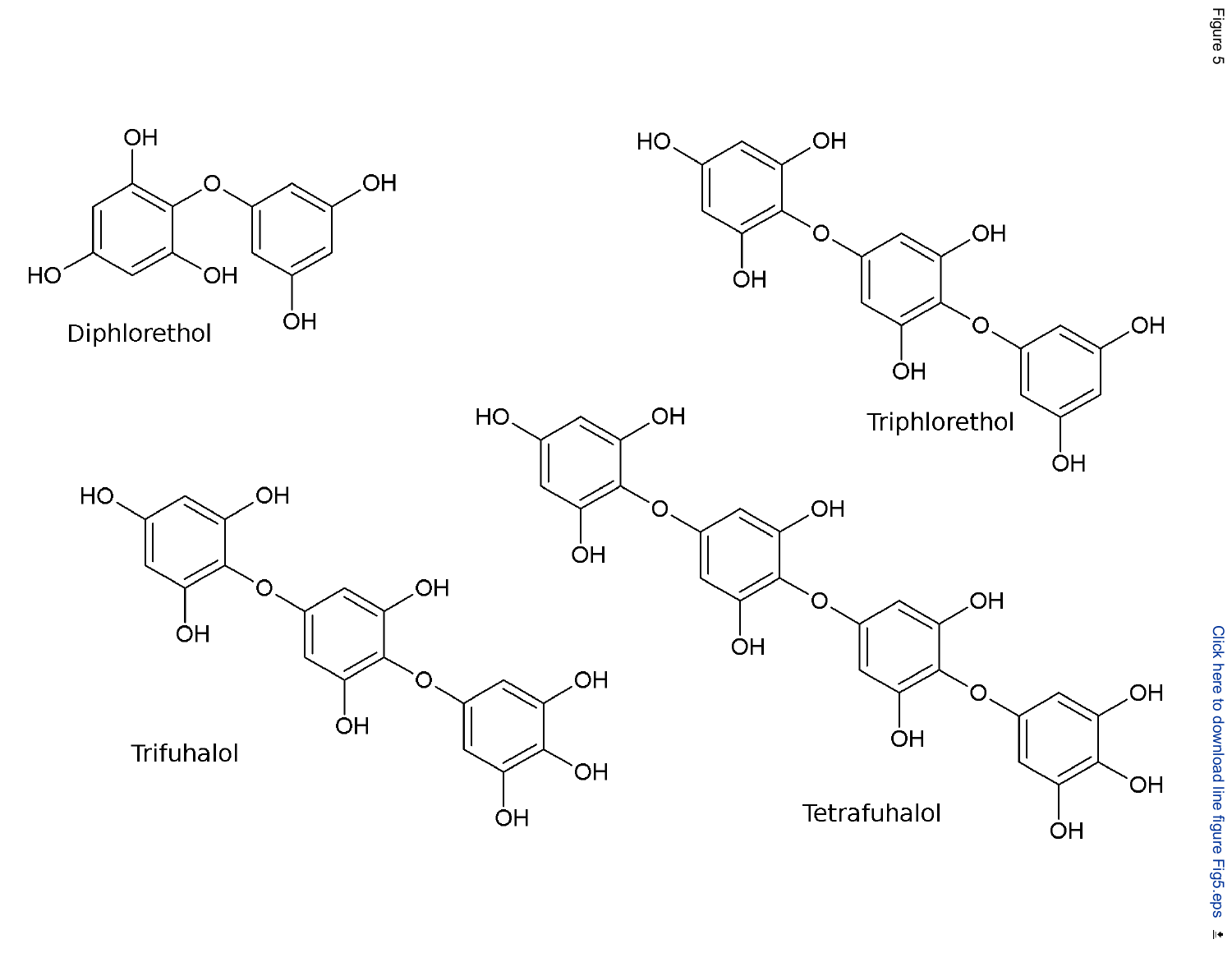**Table 1.** Results of total phenolic content (TPC) and screening of several antioxidant activities measured on crude extract and fractions from *Halidrys siliquosa*, using radical-scavenging activity (DPPH; IC<sub>50</sub>), reducing power assay (RP; EC<sub>50</sub>), superoxide anion-scavenging test (NBT; IC<sub>50</sub>), β-carotene bleaching method (BCBM, AAC<sub>700</sub>), and ORAC value.

|                    |                      | <b>TPC</b><br>$(mg.g^{-1}DW)$  | DPPH; $IC_{50}$                             | $RP$ ; EC <sub>50</sub> (mg.mL <sup>-1</sup> ) | NBT; $IC_{50}$                 | BCBM; AAC <sub>700</sub>       | ORAC value                          |
|--------------------|----------------------|--------------------------------|---------------------------------------------|------------------------------------------------|--------------------------------|--------------------------------|-------------------------------------|
|                    |                      |                                | $(mg.mL^{-1})$                              |                                                | $(mg.mL^{-1})$                 | $(mg.mL^{-1})$                 | $(\mu \text{molTE}.\text{mg}^{-1})$ |
| Samples            |                      |                                | Mean $\pm$ SD                               | Mean $\pm$ SD                                  | Mean $\pm$ SD                  | Mean $\pm$ SD                  | Mean $\pm$ SD                       |
| Halidrys siliquosa | CE                   | $182.47 \pm 3.33$ <sup>b</sup> | $0.226 \pm 0.032$ <sup>f</sup>              | $0.618 \pm 0.039$ <sup>e</sup>                 | $1.345 \pm 0.273$ °            | $1.007 \pm 0.01$ f             | nd                                  |
|                    | AqF                  | $164.19 \pm 7.58$ <sup>a</sup> | $1.002 \pm 0.055$ <sup>e</sup>              | $0.59 \pm 0.014$ <sup>e</sup>                  | $2.441 \pm 0.401$ <sup>d</sup> | $1.502 \pm 0.077$ °            | nd                                  |
|                    | EAF                  | $975.73 \pm 19.26$ c           | $0.02 \pm 3.54E10^{-4}$ d                   | $0.058 \pm 0.001$ <sup>a</sup>                 | $0.664 \pm 0.019^{b}$          | $0.206 \pm 0.001$ <sup>d</sup> | $5.39 \pm 1.08$                     |
| Positive controls  | <b>BHA</b>           | nd                             | $0.01 \pm 4.82E10^{-5}$                     | $0.074 \pm 0.002$ <sup>b</sup>                 | $0.664 \pm 0.022$ <sup>b</sup> | $0.015 \pm 0.001$ c            | nd                                  |
|                    | Trolox               | nd                             | $0.007 \pm 3.40E10^{-4 b}$                  | $0.404 \pm 0.037$ <sup>d</sup>                 | $0.368 \pm 0.042$ <sup>a</sup> | $0.007 \pm 0^{b}$              | nd                                  |
|                    | Ascorbic             |                                | nd<br>$0.005 \pm 8.06E10^{-4}$ <sup>a</sup> | $0.088 \pm 0.001$ <sup>c</sup>                 | $0.367 \pm 0.045$ <sup>a</sup> | nd                             | $9.35 \pm 0.63^*$                   |
|                    | acid                 |                                |                                             |                                                |                                |                                |                                     |
|                    | $\alpha$ -tocopherol | nd                             | nd                                          | nd                                             | nd                             | $0.005 \pm 0^{\text{ a}}$      | nd                                  |
|                    | <b>BHT</b>           | nd                             | nd                                          | nd                                             | nd                             | nd                             | $24.1 \pm 1.18^*$                   |

Each value corresponds to the mean  $\pm$  SD (n = 3). Significant differences determined by the Behrens-Fisher test (p < 0.05) are indicated by different letters. nd = not determined;  $CE$  = crude extract,  $AqF = aqueous fraction$ ,  $EAF = ethyl$  acetate fraction,  $TE = trolox$  equivalent

\* according to Huang et al. (2010).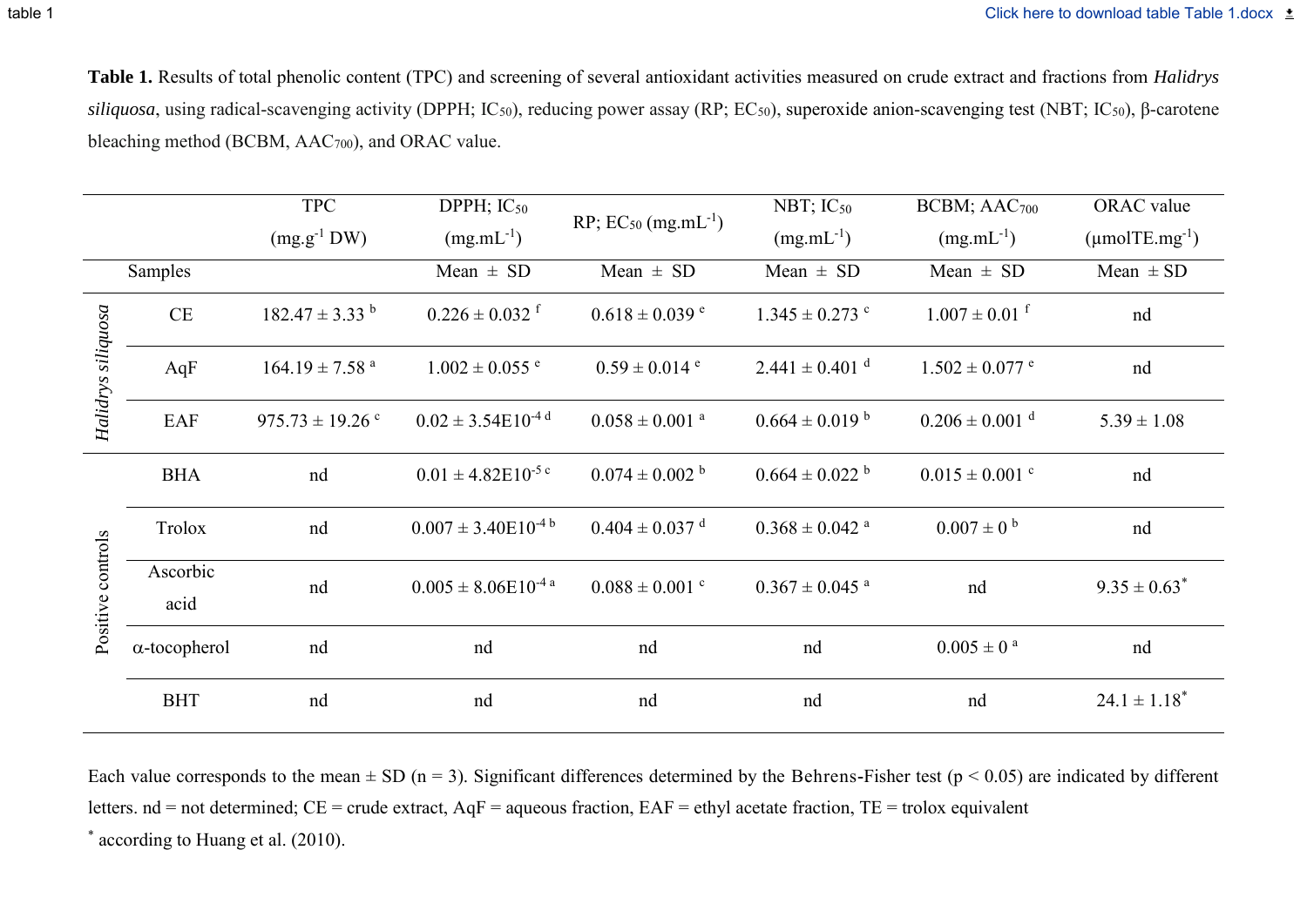**Table 2.** Antibacterial activity of *Halidrys siliquosa* ethyl acetate fraction (EAF, 5mg.mL-1 in 1% EtOH against three selected bacterial pathogens (*Pseudomonas aeruginosa*; *Staphylococcus aureus* and *Escherichia coli*). ETOH: Ethanol. Data are expressed in UFC.mL-1

| Bacterial strains                         |                                                    | T <sub>0</sub>       | T24h                                | Remark               |
|-------------------------------------------|----------------------------------------------------|----------------------|-------------------------------------|----------------------|
|                                           | Growth control $1.1 \times 10^6$ $1.3 \times 10^9$ |                      |                                     |                      |
| <i>Pseudomonas aeruginosa</i> (ATCC 9027) | 1% EtOH                                            |                      | $1.1 \times 10^6$ $1.5 \times 10^9$ | No effect            |
|                                           | EAF                                                | $1.1 \times 10^6$ <1 |                                     | Bactericide activity |
| Staphylococcus aureus                     | Growth control $1.9 \times 10^6$ $2.2 \times 10^9$ |                      |                                     |                      |
| (ATCC 6538)                               | 1% EtOH                                            |                      | $1.9 \times 10^6$ $2.1 \times 10^9$ | No effect            |
|                                           | EAF                                                |                      | $1.9 \times 10^6$ 7.5 $\times 10^1$ | Bactericide activity |
| Escherichia coli                          | Growth control $1.6 \times 10^6$ $1.5 \times 10^9$ |                      |                                     |                      |
| (ATCC 8739)                               | 1% EtOH                                            |                      | $1.6 \times 10^6$ $2.5 \times 10^9$ | No effect            |
|                                           | EAF                                                | $1.6 \times 10^{6}$  | $\leq$ 1                            | Bactericide activity |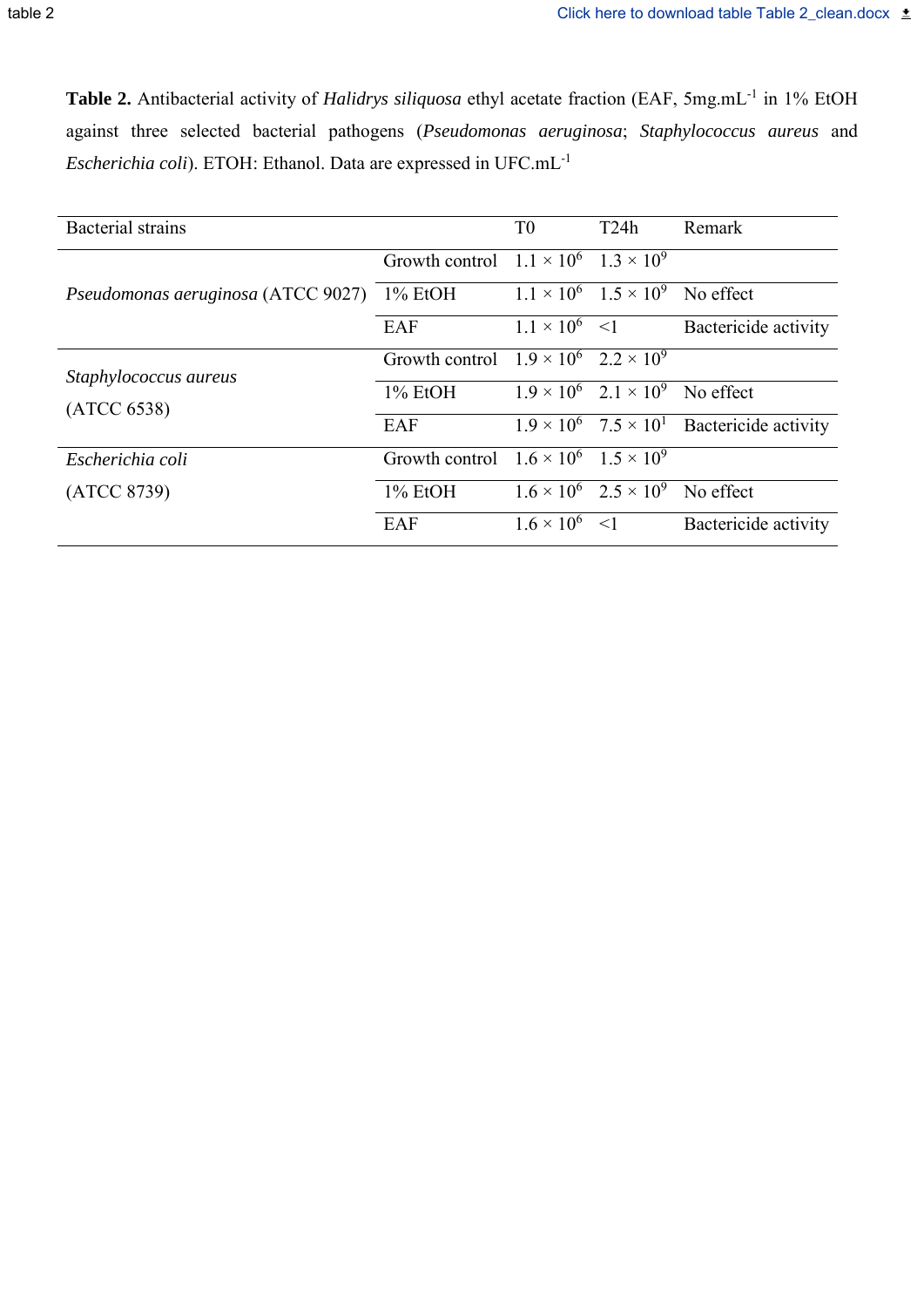|                                       | ${}^{13}C$ ( $\delta$ in ppm) | <sup>1</sup> H ( $\delta$ in ppm, <i>J</i> in Hz) |  |
|---------------------------------------|-------------------------------|---------------------------------------------------|--|
| Quaternary methine groups             | 96.10                         | 5.95, $s$                                         |  |
|                                       | 124.82                        | 5.95, $s$                                         |  |
|                                       | 125.07                        | 5.92, s                                           |  |
|                                       | 126.22                        | 6.15, s                                           |  |
|                                       | 126.52                        | 6.14, s                                           |  |
| Diaryl-ether bond (ether linkage)     | 128.40                        | 5.97, s                                           |  |
|                                       | 129.74                        | 5.92, $s$                                         |  |
|                                       | 129.76                        | 5.95, $s$                                         |  |
|                                       | 131.21                        | 6.05, s                                           |  |
|                                       | 131.31                        | 6.04, s                                           |  |
|                                       | 131.41                        | 6.10, s                                           |  |
| Additional<br><b>OH</b><br>function   | 143.80                        | 6.12, s                                           |  |
| (characteristic<br>fuhalol-type<br>of | 144.19                        | 5.93, $s$                                         |  |
| units)                                | 145.77                        | 5.93, $s$                                         |  |
|                                       | 147.36                        | 5.96, d, 2.5                                      |  |
|                                       | 152.26                        | 6.14, s                                           |  |
|                                       | 152.31                        | 5.93, $s$                                         |  |
| Aromatic<br>methine<br>carbons        | 152.66                        | 6.03, s                                           |  |
| (phenolic carbons)                    | 156.12                        | 5.93, $s$                                         |  |
|                                       | 156.21                        | 5.2, s                                            |  |
|                                       | 157.86                        | 5.99, $s$                                         |  |
|                                       | 158.04                        | 6.14, s                                           |  |

**Table 3**. HMBC assignments of the ethyl acetate fraction of *Halidrys siliquosa* (in MeOD)